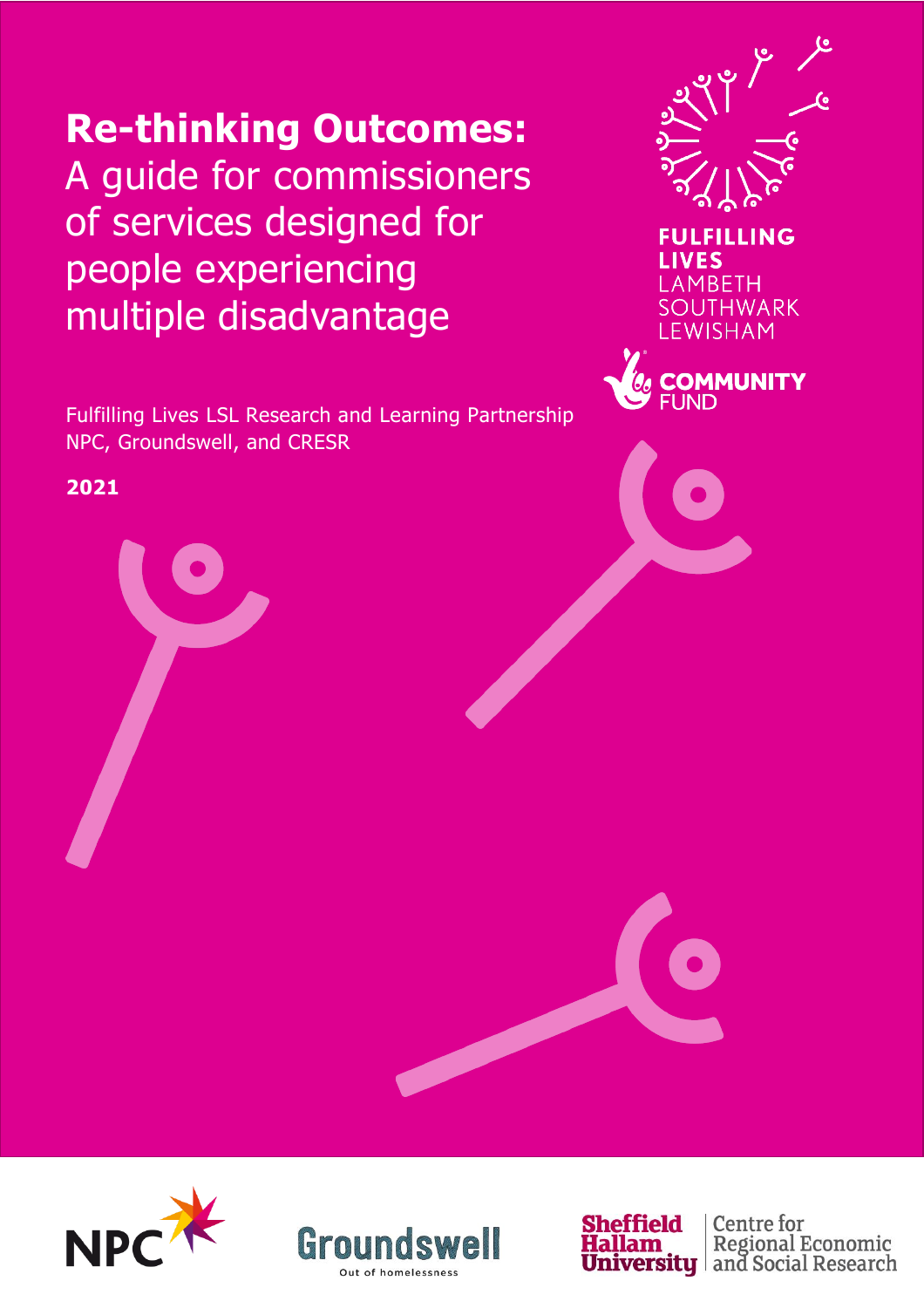



# **1.1 About this Guide**

This guide by the Fulfilling Lives Lambeth Southwark and Lewisham (LSL) Research and Learning Partnership addresses three main issues:

- **1.** Why traditional outcome measures and frameworks are not appropriate for services aimed at people experiencing multiple disadvantage.
- **2.** How approaches to outcome setting and measurement which focus on soft and 'relational' outcomes alongside hard, long-term outcomes can be more meaningful and relevant for these services.
- **3.** How commissioners can use these approaches to develop improved commissioning of services for people experiencing multiple disadvantage.

It is designed to explain the benefits of using a range of outcome measures when developing tenders and working with service providers. It is complemented by a related [guide,](https://fulfillingliveslsl.london/re-thinking-outcomes-guide-for-services/) aimed at providing practical advice to service providers and managers to help them to develop more nuanced outcomes evidence and reporting.

## **Using a broad range of outcome measures reveals the potential of relational support services to transform the lives of those experiencing multiple disadvantage.**

# **1.2 Who is this Guide for?**

This guide is aimed at commissioners of services which support people experiencing multiple disadvantage. These services include:

- **o** mental and physical health services
- **o** substance use treatment and support services
- **o** criminal justice support
- **o** specialist services for example, projects that address violence against women and girls, those that provide support for survivors of sexual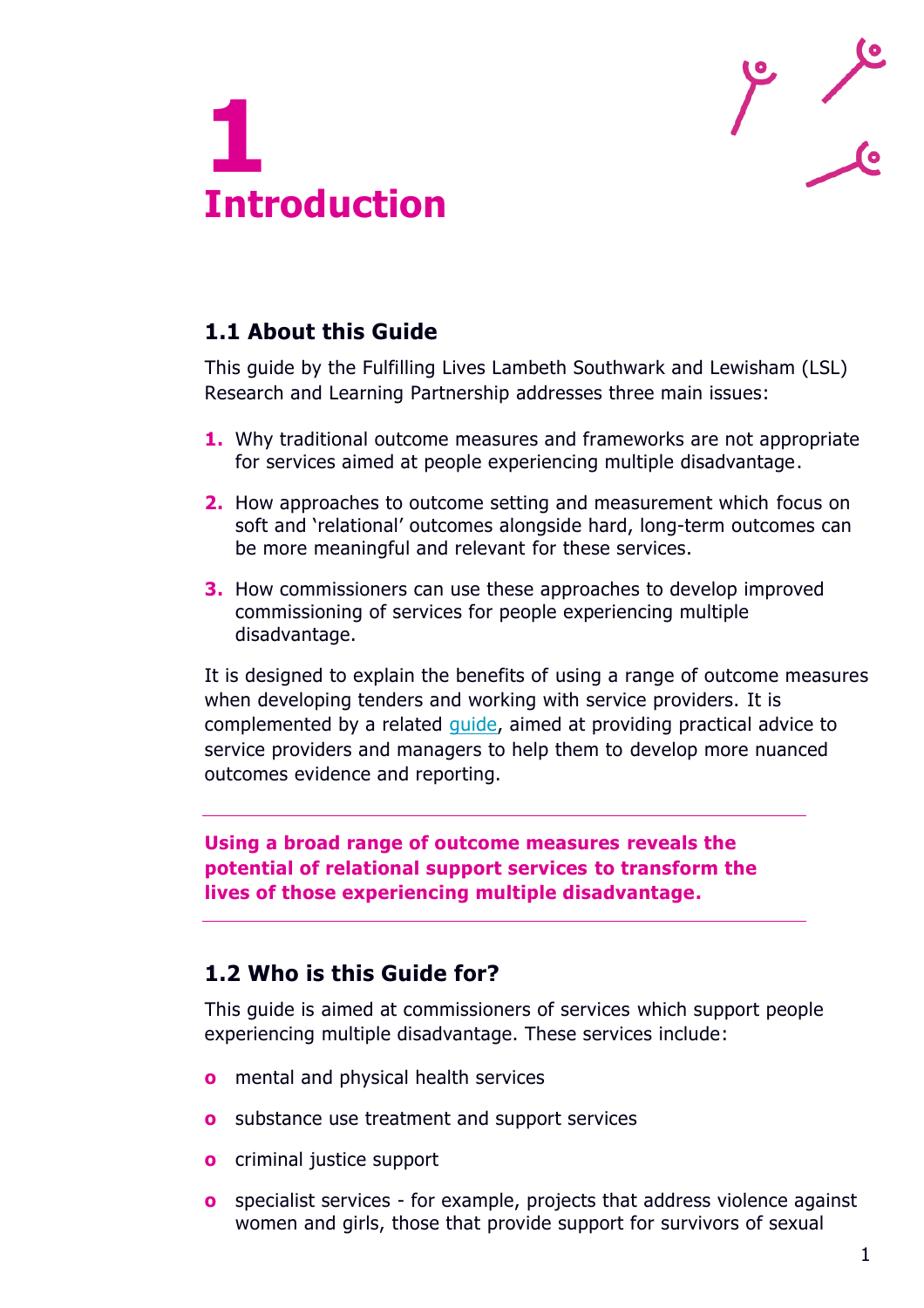exploitation, or services aimed at people who are sleeping on the streets.

# **1.3 The Programme**

Fulfilling Lives LSL is one of 12 Fulfilling Lives projects funded by The National Lottery Community Fund which are designed to improve the lives of people experiencing multiple disadvantage – people who have interconnecting needs and experiences including mental ill-health, homelessness, substance use, and interactions with the criminal justice system.

The programme works across three main areas:

- **o Co-production**: developing a culture in which people experiencing multiple disadvantage are at the heart of designing and delivering services
- **o Service delivery**: testing and learning about different interventions and models of service delivery alongside people experiencing multiple disadvantage
- **o System change**: providing an evidence-base to influence the way systems work at local and national levels, with the aim of creating sustainable, long-term change for people experiencing multiple disadvantage.

Three overarching priorities are improving people's access to support, supporting life transitions, and understanding system behaviour. More information about the programme is available on the [Fulfilling Lives LSL](https://fulfillingliveslsl.london/)  [website.](https://fulfillingliveslsl.london/)

# **1.4 The Research and Learning Partnership**

The Fulfilling Lives LSL Research and Learning Partnership involves Fulfilling Lives LSL, NPC (New Philanthropy Capital), Groundswell and the Centre for Regional Economic and Social Research (CRESR) at Sheffield Hallam University.

Our research has drawn on the experiences of those involved in commissioning, managing, and delivering services and the views of people experiencing multiple disadvantage. The partnership has three aims:

- **o** understand local systems
- **o** understand the barriers and challenges that people experiencing multiple disadvantage experience when accessing services
- **o** identify points in service systems where interventions could make significant differences to service access and/or transitions.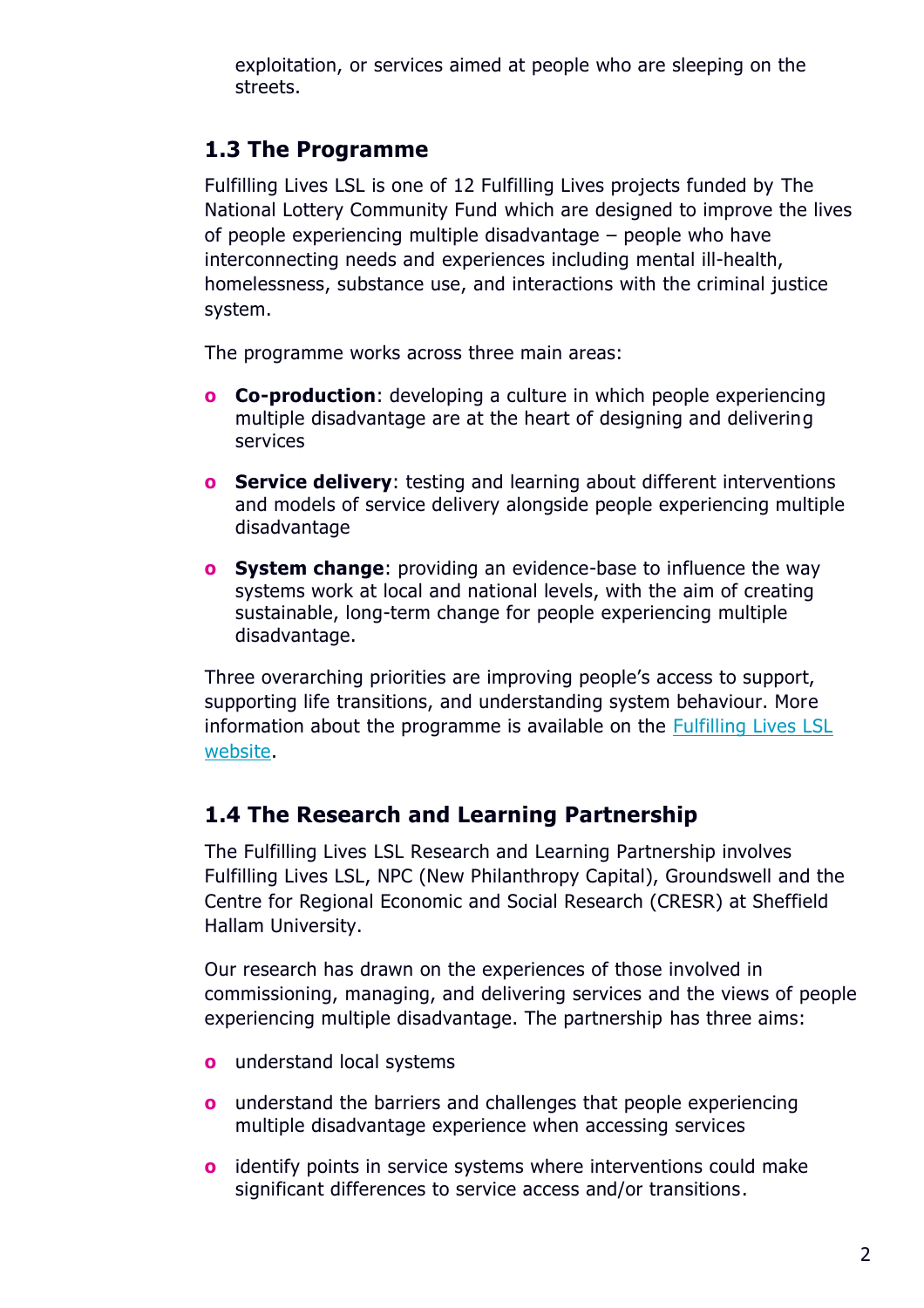Other outputs from the research and learning partnership can be found on the [Fulfilling Lives LSL website.](https://fulfillingliveslsl.london/research-and-resources/)

# **1.5 Rethinking Outcomes**

**Why do we need to rethink outcomes for people experiencing multiple disadvantage?**

Fulfilling Lives LSL and other services across the UK have been demonstrating the benefits of designing services specifically aimed at people experiencing multiple disadvantage – of poor health, poverty, inadequate housing, and drug and alcohol use. They have focused on relational approaches that seek to get to know better the people they support, thereby creating more trust between people and organisations, developing better connections with services, and supporting individuals' power, choice, and autonomy. These relational approaches are progressively showing results. They are throwing a spotlight on the difficulties experienced by society's most vulnerable people and are providing a greater understanding of the need for wholesale system change.

Projects and services that take relational approaches often struggle to demonstrate the impact of their interventions, and the commonly adopted outcome measures for services do not always fit the bill. Building relationships, (re)establishing trust in people and processes, and restoring a person's sense of agency takes time and is an individualised journey. No two people's experiences are the same. This is often overlooked in outcome frameworks and yet is fundamental to establishing a platform for people's longer-term behaviour change and wellbeing.

These themes were key findings from the Fulfilling Lives LSL programme and the Research and Learning Partnership's previous work. The partnership studied published evidence, created an extensive systems map across the Boroughs of Lambeth, Southwark, and Lewisham, and carried out peer-led research to gather the views of people experiencing multiple disadvantage.

Of course, commissioning practices are influenced significantly by funding structures and political priorities – these often focus on short-term approaches seeking evidence of performance against measurable targets and quick results. This can be at odds with the kind of support that people experiencing multiple disadvantage often require. When this happens, outcomes and targets may not be attainable over the commissioned delivery period and the measures used can fail to capture appropriately the progress that people make. In addition, service providers, in their efforts to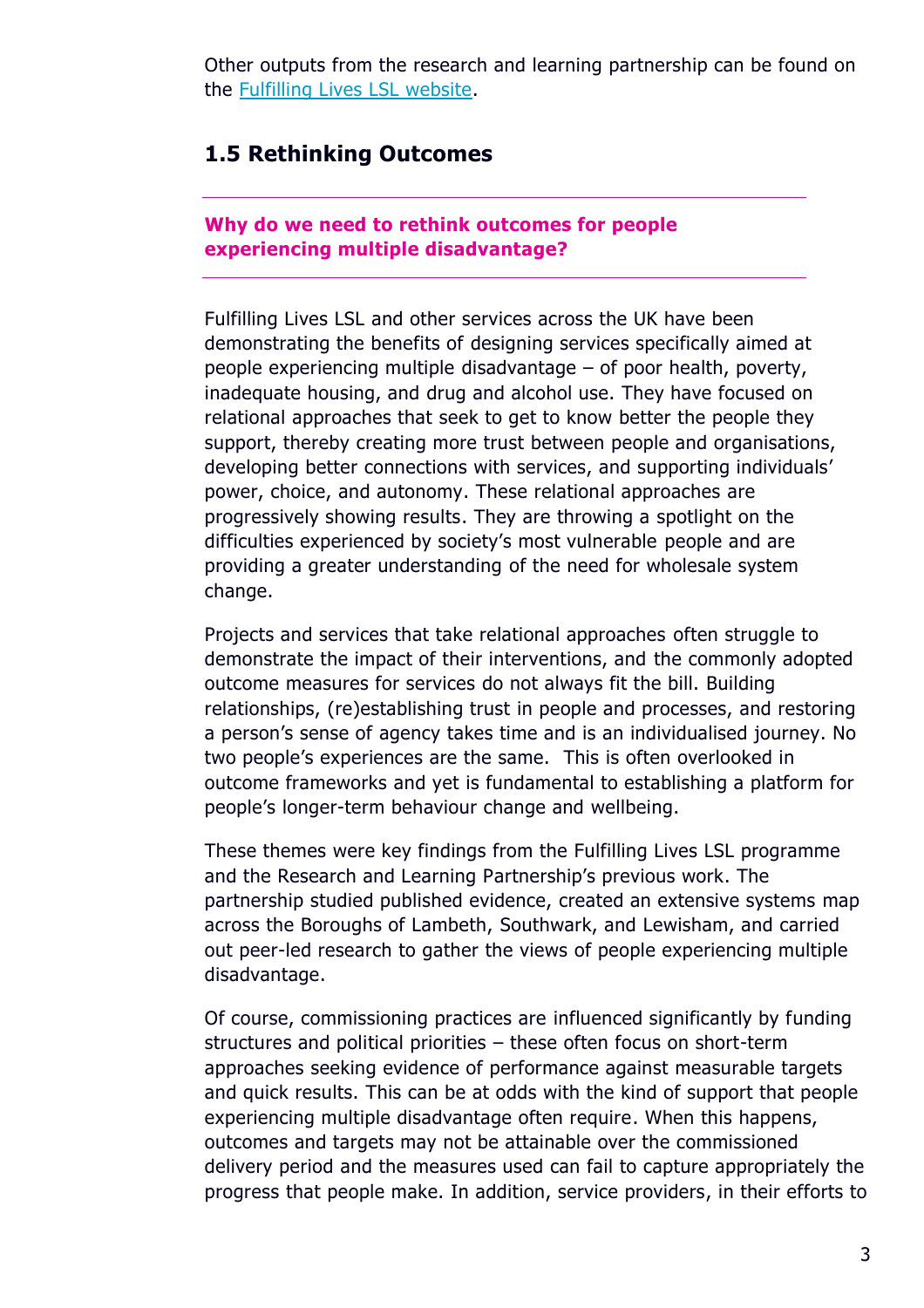secure funding may be hesitant to try new approaches and, instead, aim for more traditional outcome measures.

**There is a need to consider person-centred and person-led outcomes based on meaningful progression along individualised pathways.**

# **1.6 Definitions**

When discussing approaches to supporting people experiencing multiple disadvantage various terms are used across the literature and in practice. For the purposes of this guide, we define what we mean when referring to 'person-centred' and person-led' approaches. Both are relational in their emphasis on support based on each person's needs, circumstances, and strengths. But there are also differences, as explained in Table 1, below.

Broadly speaking, person-centred approaches are interventions that provide individualised support based on someone's needs, circumstances, and strengths. Person-led approaches also do this and additionally aim to give the individual greater power, control, and choice in their journey towards better health and wellbeing. In practice, projects and services will often pivot between the two, depending on a person's situation, needs and ability and their desire to influence their own support. It is important to ensure that projects have the flexibility and processes to move from personcentred to person-led when it is appropriate to do so.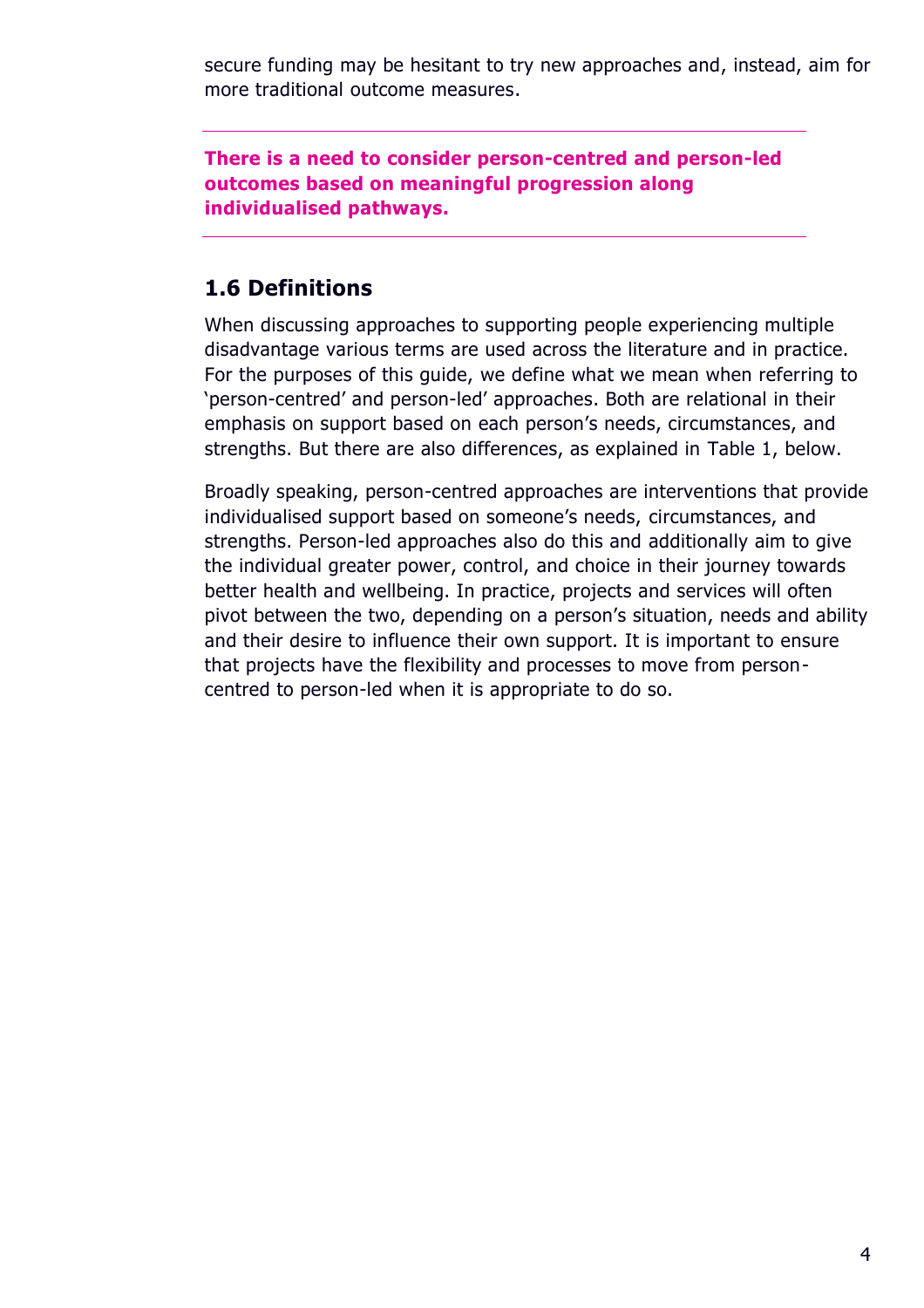| <b>Aspects</b>             | <b>Traditional</b><br>model<br>characteristics                                                        | <b>Person-centred</b><br><b>characteristics</b>                                                                                              | <b>Person-led</b><br>characteristics                                                                                                                           |
|----------------------------|-------------------------------------------------------------------------------------------------------|----------------------------------------------------------------------------------------------------------------------------------------------|----------------------------------------------------------------------------------------------------------------------------------------------------------------|
| <b>Support</b><br>provided | Services develop<br>support models<br>based on what<br>works for people<br>with that 'issue'.         | Services develop<br>individualised and<br>coordinated support<br>based on a person's<br>need.                                                | Services and those<br>they are<br>supporting co-<br>create<br>individualised and<br>coordinated<br>support based on a<br>person's wishes<br>and personal aims. |
| <b>Philosophy</b>          | Service is there<br>for people to<br>access,<br>dependent on<br>meeting a set of<br>defined criteria. | Recognises the<br>strengths and abilities<br>of the person<br>receiving support.                                                             | Recognises the<br>strengths and<br>abilities of the<br>person receiving<br>support and<br>prioritises the<br>agency of the<br>individual.                      |
| <b>Value</b><br>judgments  | Service decides<br>what is good for<br>that person.                                                   | Services do not make<br>value judgements<br>about the choices<br>people make. The<br>approach avoids using<br>labels to describe<br>people.  | Services do not<br>make value<br>judgements about<br>the choices people<br>make. The<br>approach avoids<br>using labels to<br>describe people.                 |
| Time<br>frames             | Support is usually<br>time limited.                                                                   | Recognises that there<br>are ups and downs in<br>a person's journey.<br>There may be a time<br>limit to the support a<br>person can receive. | Recognises that<br>there are ups and<br>downs in a<br>person's journey.<br>Support is open<br>ended based on a<br>person's wishes.                             |
| <b>Decision</b><br>making  | Services make<br>ultimate<br>decisions.                                                               | Joint decision making<br>between the person<br>receiving support and<br>support services.                                                    | The person<br>receiving support<br>makes decisions<br>based on their<br>wishes.                                                                                |
| <b>Reporting</b>           | Outcomes are<br>determined by<br>commissioners<br>and service<br>providers.                           | Outcomes are decided<br>based on individual<br>needs.                                                                                        | Outcomes are<br>determined in<br>partnership<br>between the<br>practitioner and<br>the person<br>receiving support.                                            |

**Table 1: Traditional, person-centred and person-led approaches: similarities and differences**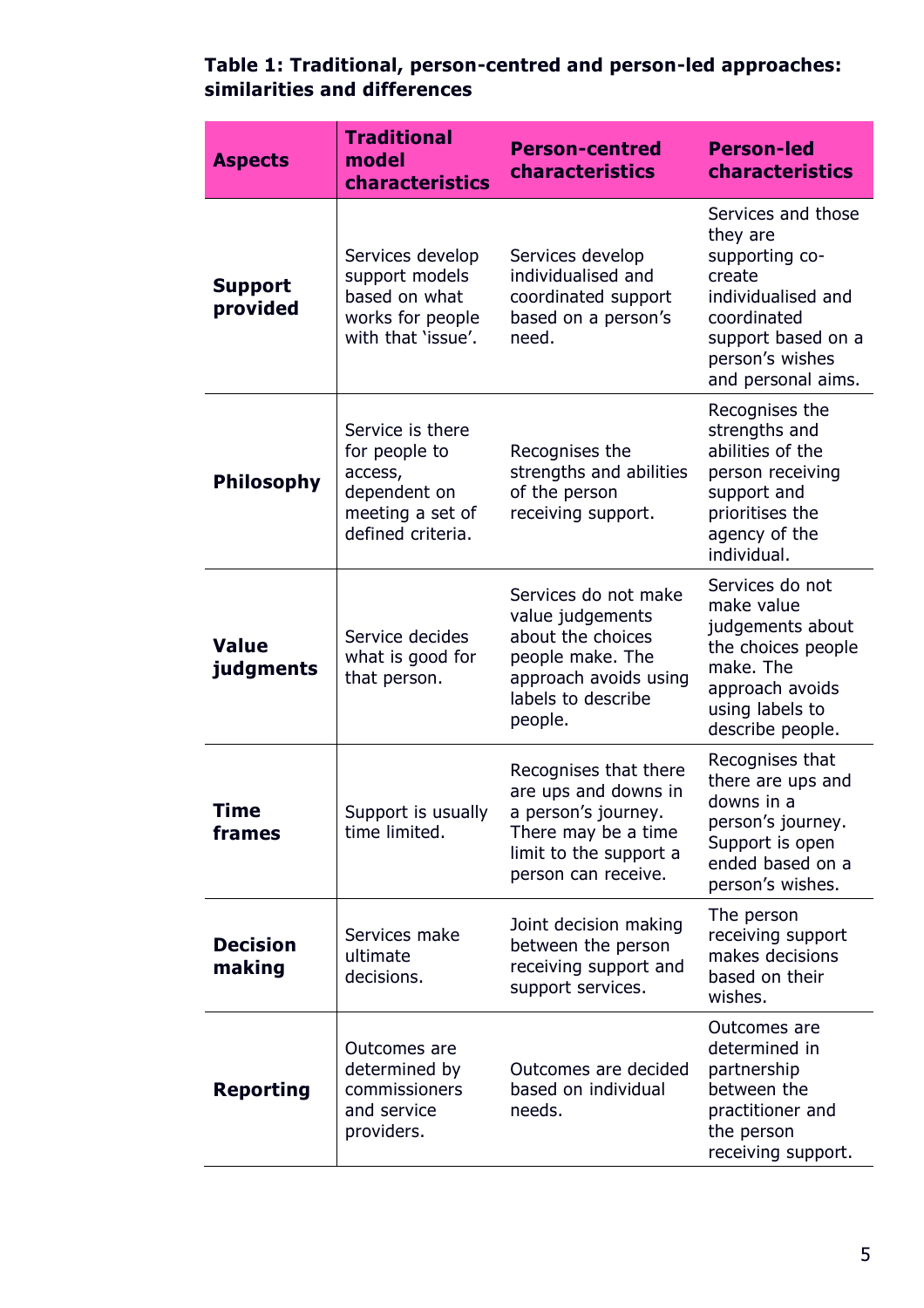# **2** علم علي<br>**2**<br>Evidence Supporting Relational **Outcomes**

# **2.1 Introduction**

This guide draws on the activities of the Fulfilling Lives Research and Learning Partnership, which has involved engagement with practitioners, commissioners, and people accessing services<sup>1</sup>. It also draws on published evidence and good practice from the UK.

Four considerations emerged as being critically important for developing person-centred and person-led approaches to outcome measurement:

- **o** broadening understanding of people's journeys
- **o** understanding relational outcomes
- **o** the importance of developing productive relationships with people seeking support
- **o** the role of co-production and partnership working in establishing relational outcomes.

# **2.2 Broadening Understanding of People's Journeys**

Research suggests the need to rethink how outcome measures are designed for people experiencing multiple disadvantage so that they are better suited to person-centred and person-led interventions and better capture the unique nature of people's journeys. We have gathered evidence to illustrate the value of using a range of outcome measurements to inform commissioning decisions.

Distinction is often drawn between 'hard' outcomes (such as moving into employment, maintaining a sustainable tenancy, or improved health) and 'soft', and 'relational' outcomes (such as improved confidence, quality relationships or engagement with services). Traditionally, far more emphasis is placed on hard outcomes. However, better support for people experiencing multiple disadvantage means changing that convention and

 $<sup>1</sup>$  Activities included interviews with ten projects, 16 people accessing services, and four commissioners.</sup>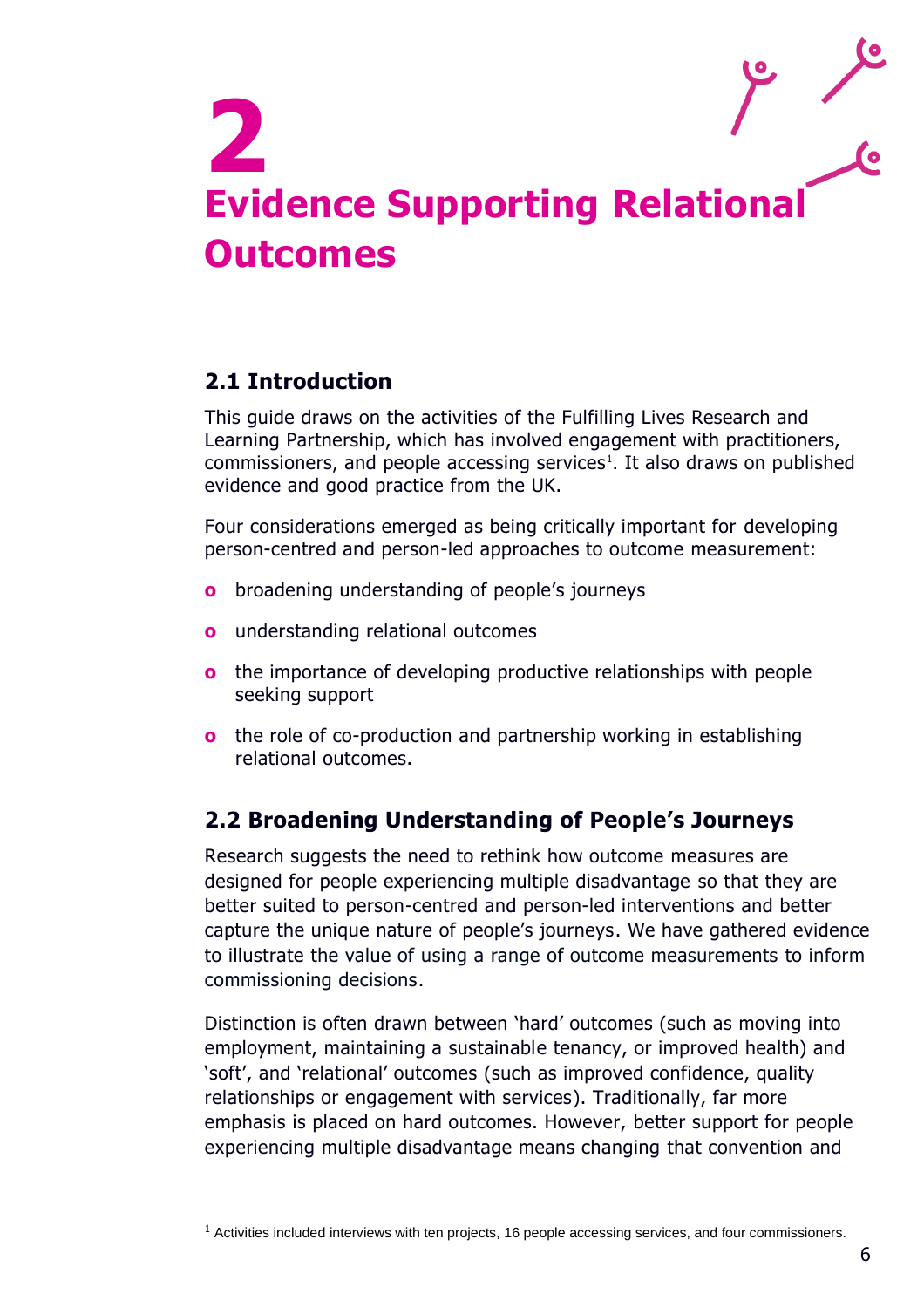placing more weight on relational outcomes. Several points should be considered:

**Progression for people experiencing multiple disadvantage is incremental, non-linear and long-term** - outcomes may move in both 'positive' and 'negative' directions but the latter does not mean failure (for services or individuals), it may simply be a reflection of a step in a longerterm journey. A key challenge for commissioners and service providers is how to measure non-linear progression. Our research has demonstrated that people's 'recovery journeys' are often not straightforward – there are ups and downs along the way. One possible approach to measuring such non-linear progress is to track changes over time (rather than at a specified 'end' point) and to reflect those ups and downs in the person's journey. This approach is particularly suited to longer-term interventions.

**The pace at which people make progress is individual, and unique**. It is helpful for commissioners and services to identify shorter-term and longer-term outcomes, taking into account that for some people, progress may take time (as illustrated in the quote below). This is particularly pertinent for people who have lost 'trust' in the system, and where the system has lost trust in them.

> "They were saying that they would come round and I wasn't there or whatever. And I didn't necessarily agree with all of that. I felt like I was doing the best I could at the time. It might not have been perfect from their point of view, or ideal but I was doing the best I could at that moment." (Person accessing support)

## **Tracking person-centred and person-led outcomes requires innovation and making effective use of quantitative and qualitative**

**data**. Quantitative data can provide measures of change for larger groups and benchmark performance across different services or contexts. Qualitative data is useful when there are lower numbers of people accessing services, where there are challenges around the statistical validity of quantitative data, and where there are challenges collecting quantitative data which seeks to measures changes between two or more points in time (this can be particularly problematic for more vulnerable and marginalised groups). Qualitative data captured through interviews, storytelling, pictures or artefacts is also particularly useful in helping to understand individual journeys of change, vital in the context of personalised and co-produced service models. It can be used to highlight small, nuanced changes in behaviour, that quantitative (hard) data may miss.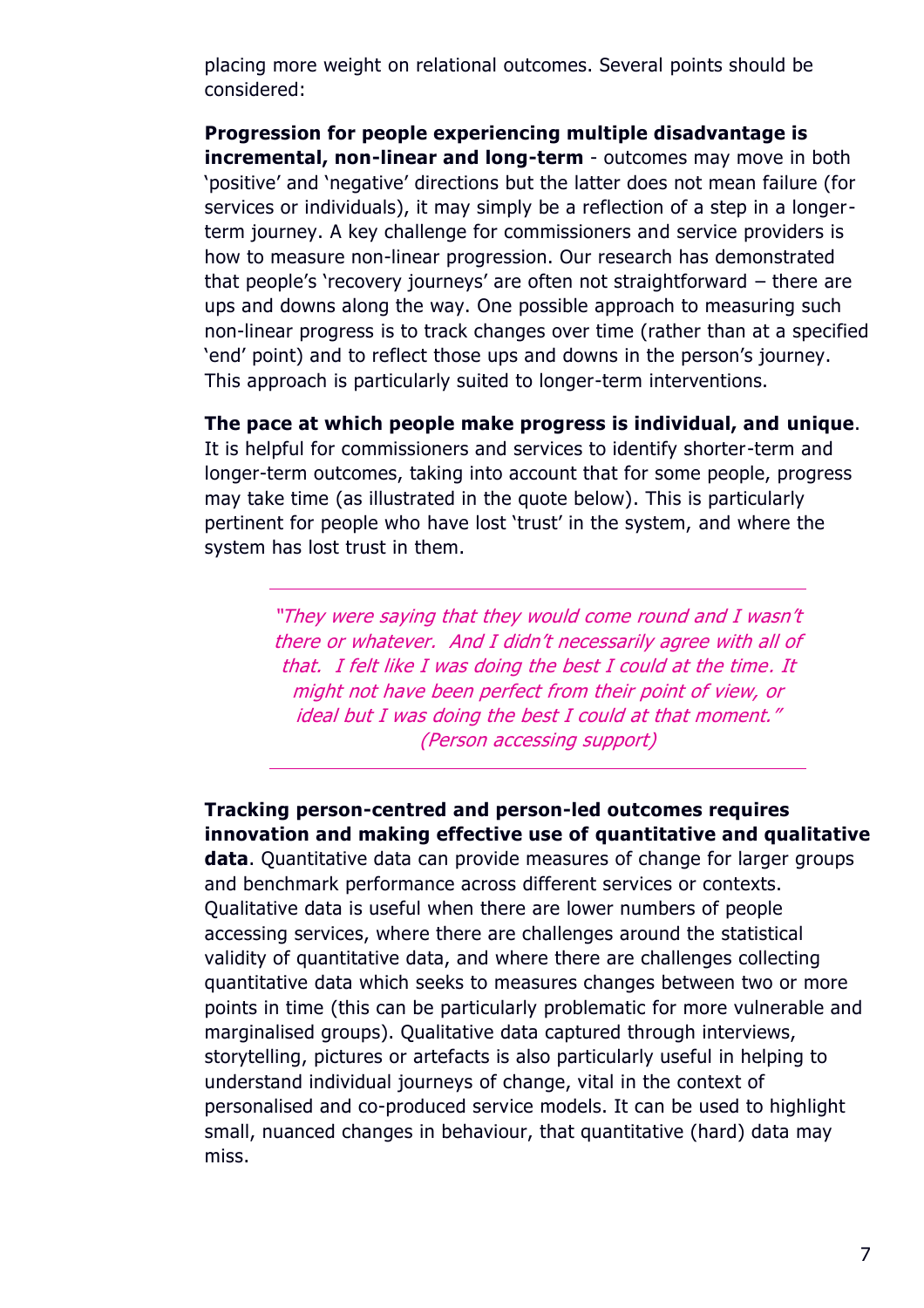# **2.3 Understanding Relational Outcomes**

Relational outcomes are very important for reflecting changes in the perceptions, feelings, attitudes, interpersonal skills, relationships, trust, and behaviours of the people they are supporting. Examples of these outcomes for people experiencing multiple disadvantage may include:

- **o** improved confidence
- **o** improved self-esteem
- **o** improved self-regulation and self-care
- **o** better perceptions of one's self-belief and abilities
- **o** improvements to overall wellbeing
- **o** improved understanding by the service of the person seeking support
- **o** better (or renewed) relationships with family members and friends
- **o** better relationships within residential communities and with broader groups and communities that people may want to associate with
- **o** improved engagement with specified services.

Hard outcomes and measures - those that are tangible, objective and can be easily observed - can also be important for services supporting those experiencing multiple disadvantage. These are often linked to specific interventions which aim to achieve changes in housing, employment, or health. Hard outcomes sometimes have a time limit applied to them as a measure of longer-term improvements (e.g., sustained tenancy for six months or paid employment for six months). They may include:

- **o** improvements in literacy or numeracy skills
- **o** educational and training achievements
- **o** evidence of volunteering activity
- **o** gaining paid employment
- **o** reduced reoffending
- **o** completion of treatment and rehabilitation programmes
- **o** housing stability (sustainment)
- **o** objective improvements to physical and emotional health.

When commissioning strategies focus only on these objective (or hard) outcomes this can exclude services that take relational approaches aimed at confidence building or trauma stabilisation. Interventions such as this can be transformative in terms of peoples' engagement with other services,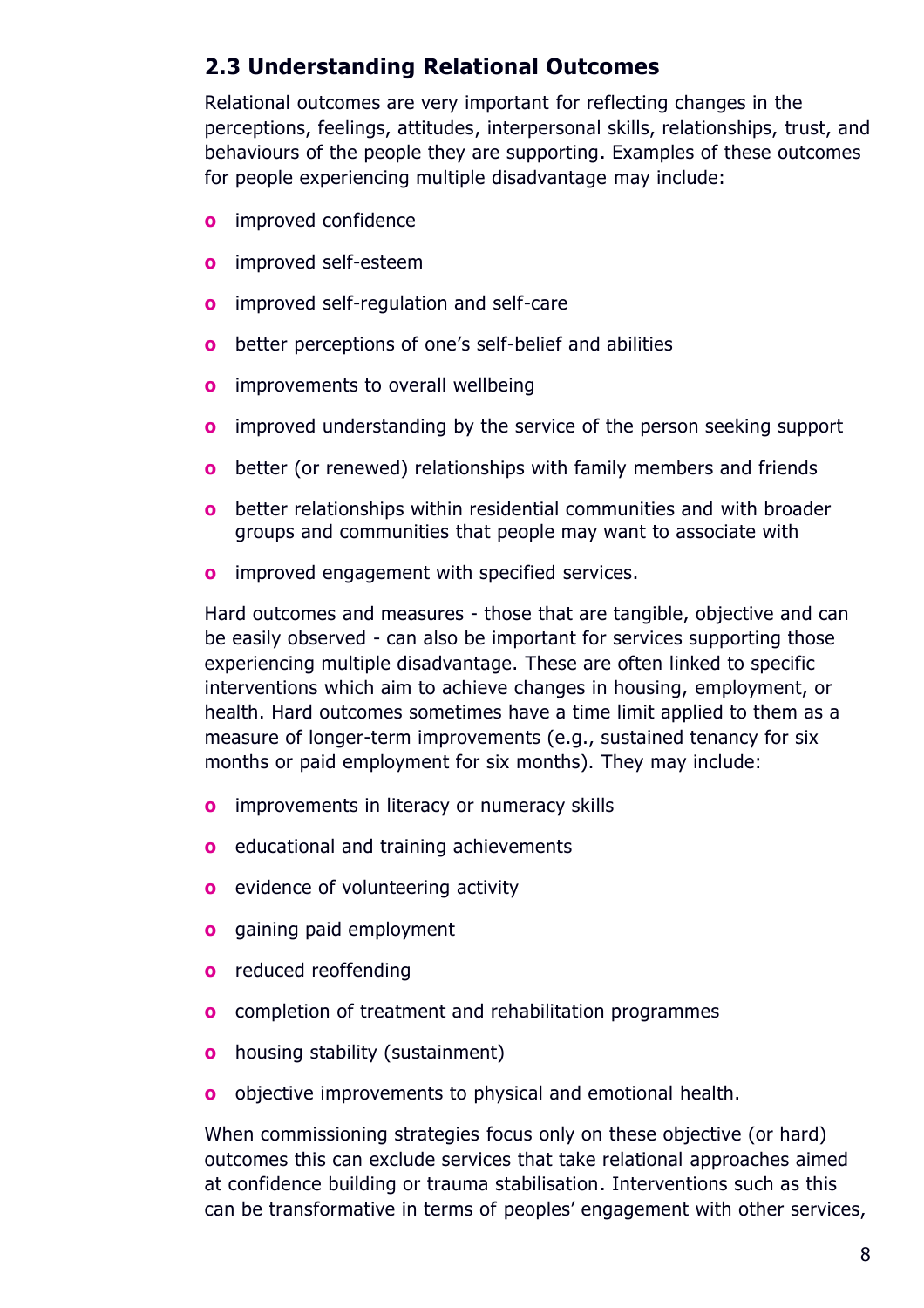their overall wellbeing and involvement in their community. The time taken to achieve this is often underestimated.

**It is valuable to measure a range of outcomes, including hard, soft and those that indicate progress towards these, and to assign appropriate timeframes.**

Interviews with commissioners who had embraced person-centred approaches revealed examples of relational outcomes leading to tangible change. For example, for a local authority's rough sleeping outreach service, a hard outcome measure was to reduce the number of people who were sleeping on the streets. But it was acknowledged that outreach practitioners had only limited control over access to accommodation and other outcomes were also used to capture the value of the service. These included building relationships with people, service engagement, and developing person-centred approaches which responded to a person's needs. Through this process, commissioners and service providers could better evaluate the impact of the service in building the person's willingness to move off the streets and developing the skills and competencies to maintain a stable accommodation outcome if they did so.

This case study of the Nelson Trust's Sex Worker Outreach Project demonstrates the benefits accrued from adopting person-centred approaches aligned to relational outcomes.

#### **The Nelson Trust Sex Worker Outreach Project (SWOP)**

[SWOP](https://nelsontrust.com/how-we-help/womens-community-services/sex-worker-outreach-project/) focuses on person-centred outcomes that are crucial in supporting women to manage the long- and short-term effects of trauma and cumulative disadvantage. It aims to give women a safe space and provide emotional and practical support. Rather than focus solely on 'hard outcomes' such as the attainment of exit from sex work, its outcomes include connectedness, shared experience, reframing, exploration of the concept of choice, and understanding of their experiences in the context of long-term trauma and its symptoms.

An evaluation of SWOP suggested that it had successfully delivered hard outcomes in tandem with a long-term, flexible approach to achieving soft outcomes.

Focussing primarily on hard outcomes rather than soft outcomes can be a potential barrier to progress. One commissioner gave an example of the challenges facing people with a dual diagnosis of substance dependency and mental ill-health. Thresholds used by some mental health services required people to stop drug use completely before being permitted to access support, and it was found that this was a significant barrier to treatment. Commissioners were attempting to tackle this by giving mental health services a greater focus on outcomes such as evidence of willingness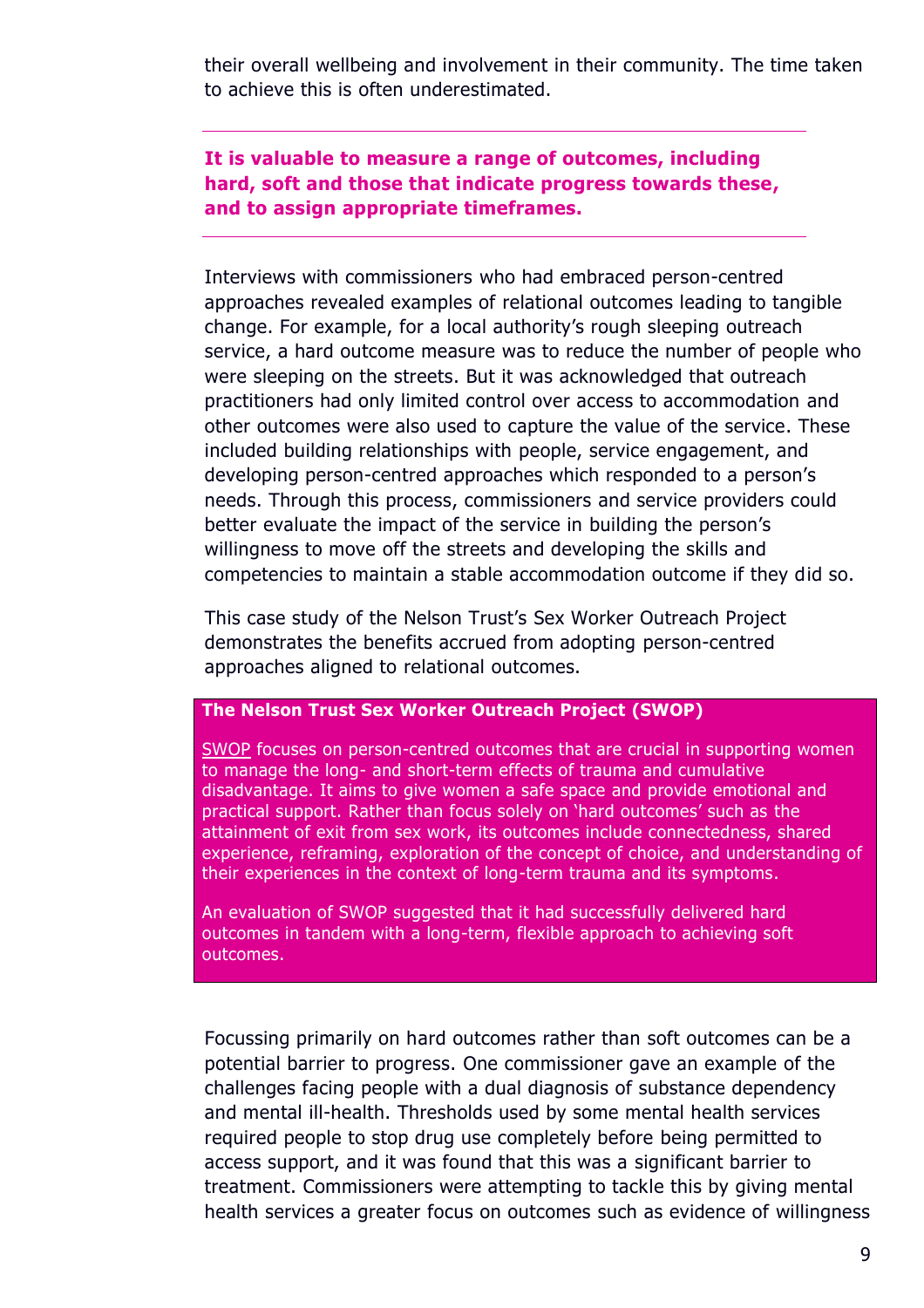to have treatment for drug use and engagement with some form of drug support service, rather than binary measure such as cessation of drug use. It was hoped that this would enable more people to receive support for the interconnected issues of poor mental health and substance use.

> "And stop using drug use as an excuse to get rid of somebody. Especially if that person is already engaged in a drug service, then they should think oh well this person is obviously trying to address their drug use." (Person accessing services)

Financial pressures often mean that interventions and services can be relatively short-term, and this requires pragmatic approaches to relational outcomes – and to what can realistically be measured during the lifetime of the intervention. Interviews with commissioners found that, in general, the benefits of longer-term contracts were clearly understood. Longer-term contracts help in fostering innovative practice, working with people for periods that more accurately reflect recovery journeys, and building better evidence for the challenges faced by people. Short-term funding is likely to remain a feature of service delivery, but relational outcomes still have an important role to play in demonstrating value.

**Commissioners should consider the merits of short-term funded projects that may fail to provide the opportunity for grounded, relational approaches that raise people's levels of trust, agency, and enthusiasm.**

This case study highlights the benefits of a longer-term commissioning cycle and the use of softer outcomes that better reflect recovery journeys.

## **The Trauma and Resilience Service (TRS), Rotherham**

The TRS is a multi-disciplinary team that promotes and develops traumainformed practice and awareness across the Rotherham locality. It works with voluntary and statutory partners to support their interventions with child sexual exploitation survivors and their families.

TRS and voluntary sector partners advocate on behalf of survivors to demonstrate the importance of soft outcomes in understanding the overall recovery process. For example, although attending a mandatory counselling session can be a significant step for a trauma survivor, service targets focus on what attendance has provided to participants, rather than focusing on attendance rates per se. Multiagency practitioner meetings are used to collaboratively discuss care plans, and this has provided an opportunity for TRS to challenge unsuitable targets for counselling session attendance imposed by one service area. Practitioners agreed to record how significant the level of engagement with counselling was, even when 100% attendance was not achieved. Focusing on these aspects increased understanding of how an erratic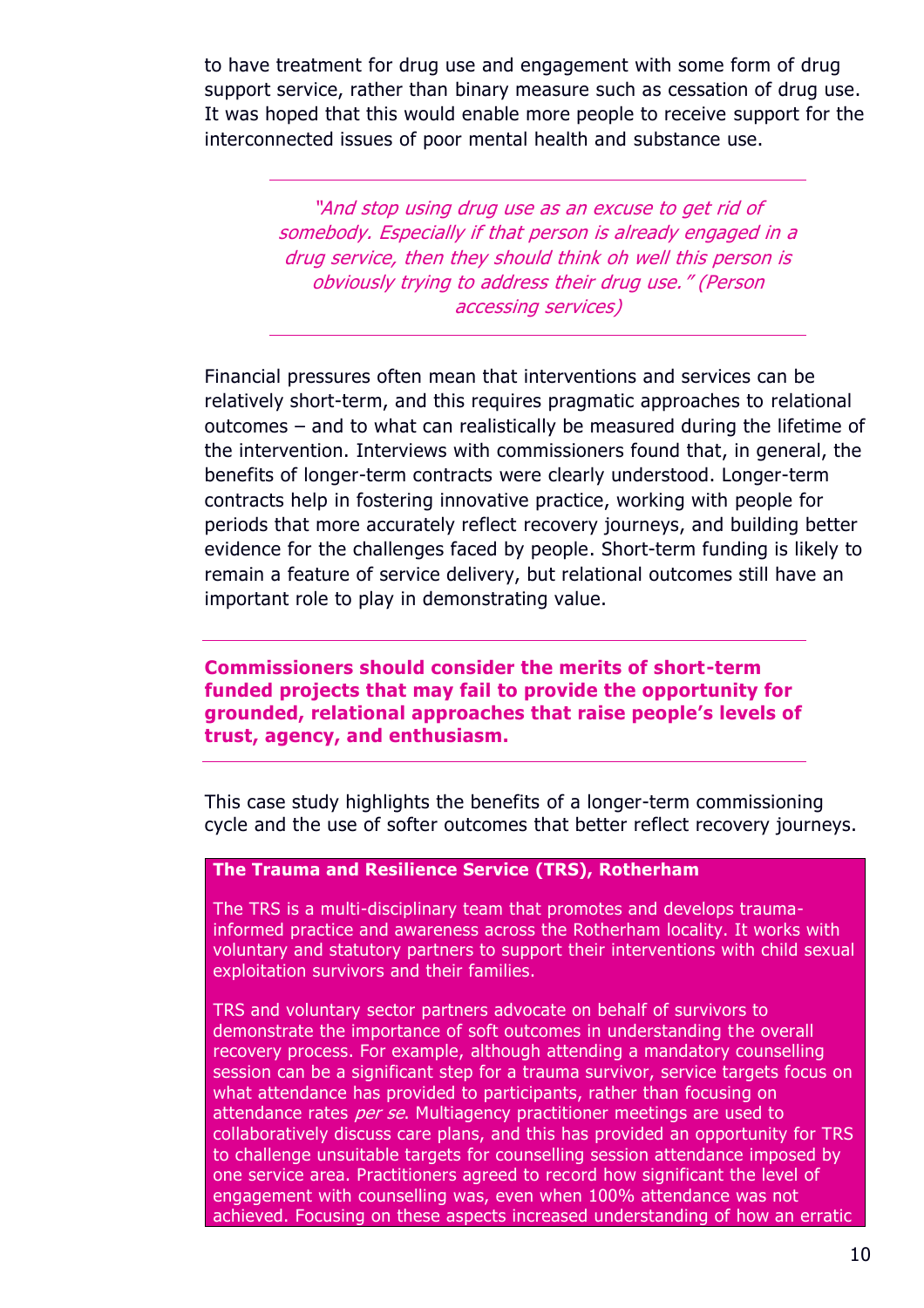pattern of engagement is quite typical when trauma survivors are beginning to work with services as this often involves disclosures and discussions that can be unsettling. Because engaging with services often involves survivors learning how to work within their window of tolerance, this can be overwhelming and so people can need to take a break from working with services until they feel comfortable.

The TRS also benefits from longer commissioning cycles, with services commissioned over a three-year period. Commissioners' knowledge of the needs of trauma survivors is reflected in commissioning cycles which allow time for the development of a multi-agency professional network of traumacognisant services.

# **2.4 The Importance of Relationships as Outcomes**

Key to the relational services offered by Fulfilling Lives LSL and others is the ability to develop and maintain quality relationships with friends, family, peers, and support practitioners. It also develops important capacity to form and maintain stable relationships within residential communities, and with communities of interest. Such services make a strong argument that better relationships should be viewed as outcomes in their own right.

Fulfilling Lives LSL has been working to identify ways in which progress through their relational approach can be measured. A key challenge is the unique encounter between practitioner and the person accessing support. They advocate a focused approach that determines outcomes on an individual basis, where practitioners note the nuances in their observations of people. Examples include a willingness to meet up and talk, willingness to talk about personal matters and share feelings, to reflect on previous behaviours and attitudes, and willingness to try something new or connect with a service that they perceive to have failed previously. The quote below illustrates the need for continued and trusting relationships.

> "I went through a long period where I was passed from one worker to another. Constantly having to restart a relationship and go through traumatic memories. The new workers just picked up the info the previous worker left and made their own mind up from that." (Person accessing support)

Similarly, [The Relationships](https://relationshipsproject.org/) Project aims to develop a greater understanding of the power of relationships. Its rationale is that if relationships are good, people feel more supported, and better outcomes are achieved. One of the major challenges the project is addressing currently is how to measure the formation of a 'good' and productive relationship. Not having a tangible way to measure such outcomes often makes it more difficult to convince funders. The project is currently leading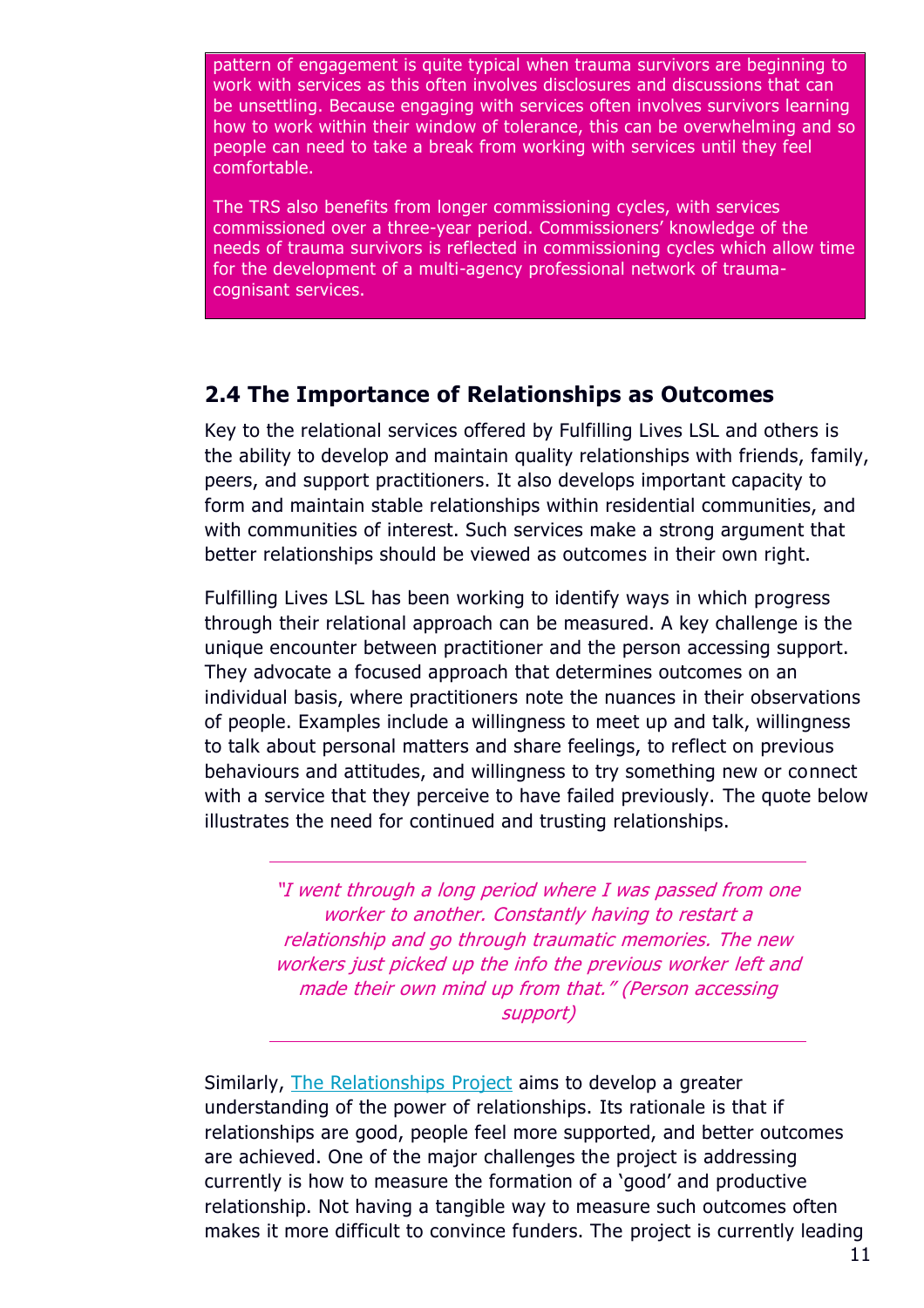conversations around the problem of measuring relationships to identify the key issues and work on finding solutions.

Services that aim to establish quality relationships for the people they support can be critical to achieving longer-term, hard outcomes. Research which looked at relationships between people's social networks and clinical outcomes among 130 people experiencing homelessness, substance use and mental ill-health<sup>2</sup> found that where social networks and levels of professional and personal support improved, there were improvements in practical outcomes (adequate housing, finances, and healthcare) and emotional outcomes (such as a sense of being cared for, valued and worthy of attention). Thus, the ability to capture evidence of relationships and their quality can indicate people's ability to make progress towards other outcomes such as improvements to wellbeing and readiness and capacity to sustain changes such as abstinence or engagement in treatment.

For the Research and Learning Partnership, interviews with people with lived experience of multiple disadvantage showed evidence of the value of relationships both in and of themselves and in relation to their ability to achieve other key outcomes. One participant, for example, talked about the difference that a new drugs practitioner made, one they could rely on and trust. Having a better relationship and feeling more comfortable with their new practitioner enabled them to open up more about their drug use and helped in bringing their drug use down. Another participant, who was over two years sober, said that having access to support that had built positive relationships (with staff and friends) at a local day centre was vital to sustaining their recovery. In their words:

> "A lot of people don't understand because they say, 'you've been two and a half years sober now. Why do you need to go to that?' And it's really difficult to explain to them that, you know, we live in a world where substances are normalised, whether that's alcohol, drugs. And it's really difficult to be in an environment where that isn't the norm…So, for me, it's just really important that I stay engaged." (Person accessing support)

<sup>2</sup> Trumbetta, S. L., Mueser, K. T., Quimby, E., Bebout, R., & Teague, G. B. (1999). Social networks and clinical outcomes of dually diagnosed homeless persons. *Behavior Therapy*, 30(3), 407-430. doi 10.1016/S0005-7894(99)80018-5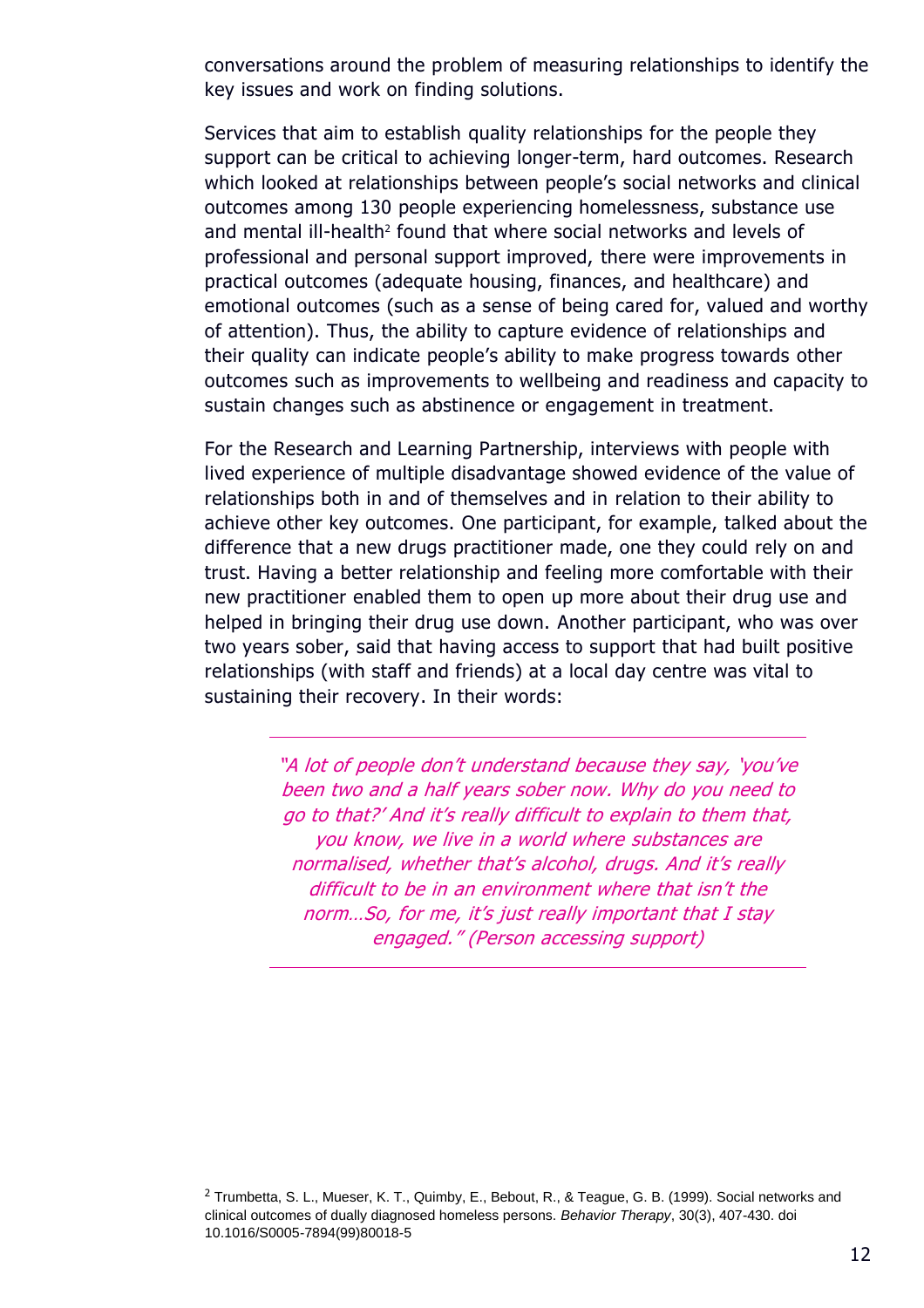#### **Fulfilling Lives LSL's Relational Service**

Fulfilling Lives Lambeth Southwark and Lewisham (LSL) provides direct support to people experiencing multiple disadvantage. Its community-based practitioners work alongside people to understand their needs and aspirations, and ensure they remain safe from immediate harm. This 'relational' approach recognises that people have experienced great difficulties accessing and sustaining engagement with services such as housing, health, and social care. To overcome this, the service offers consistent person-led support to develop trusted relationships, and then walks alongside people to navigate complex systems to receive the care and support they wish for. Peer support is also offered. The service works to the following principles:

- establish positive and trusting relationships with people
- support lower numbers of people to build strong and positive relationships
- be flexible and autonomous and provide the time and resources required to support individuals
- adopt an approach which is informed by understanding the intersecting experiences of trauma, culture and gender and respond to this in compassionate ways
- recognise that a sense of community and a sustained connection to others is vital for recovery and long-term resilience
- focus on reparing and restoring relationships for the person, and changing the narrative often attached to a person.

The team has found that building relationships and trust can, for some people, take a long time. Often, therefore, interventions are 'imposed' on people before they're ready.

A key question for the team has been how to measure the progress that people accessing the service make and what works. Progress on building trust and developing relationships was recognised by the team's practitioners in subtle ways, such as people turning up to more encounters, or being more open and sincere about their challenges. The team also recognised more fundamental behavioural changes in people such as getting in touch with the practitioner directly by phone to seek advice and showing more willingness to consider things such as supported housing schemes, treatment programmes, and financial support.

While all of these can be measured (or recorded) in some way, the team explained too that everyone had a unique journey to go on and it was very difficult to assign a fixed set of measures to the service. In addition, such a relational approach required flexibility and freedom to respond to the situations, needs and wishes of each person. As such progress had to be judged on an individual, bespoke basis. What may be considered very small steps for one person, could be a huge stride by another.

> "You know that you've got somewhere with somebody when it's you they pick up the phone to. And instead of them being out on their own, coping with whatever is happening in their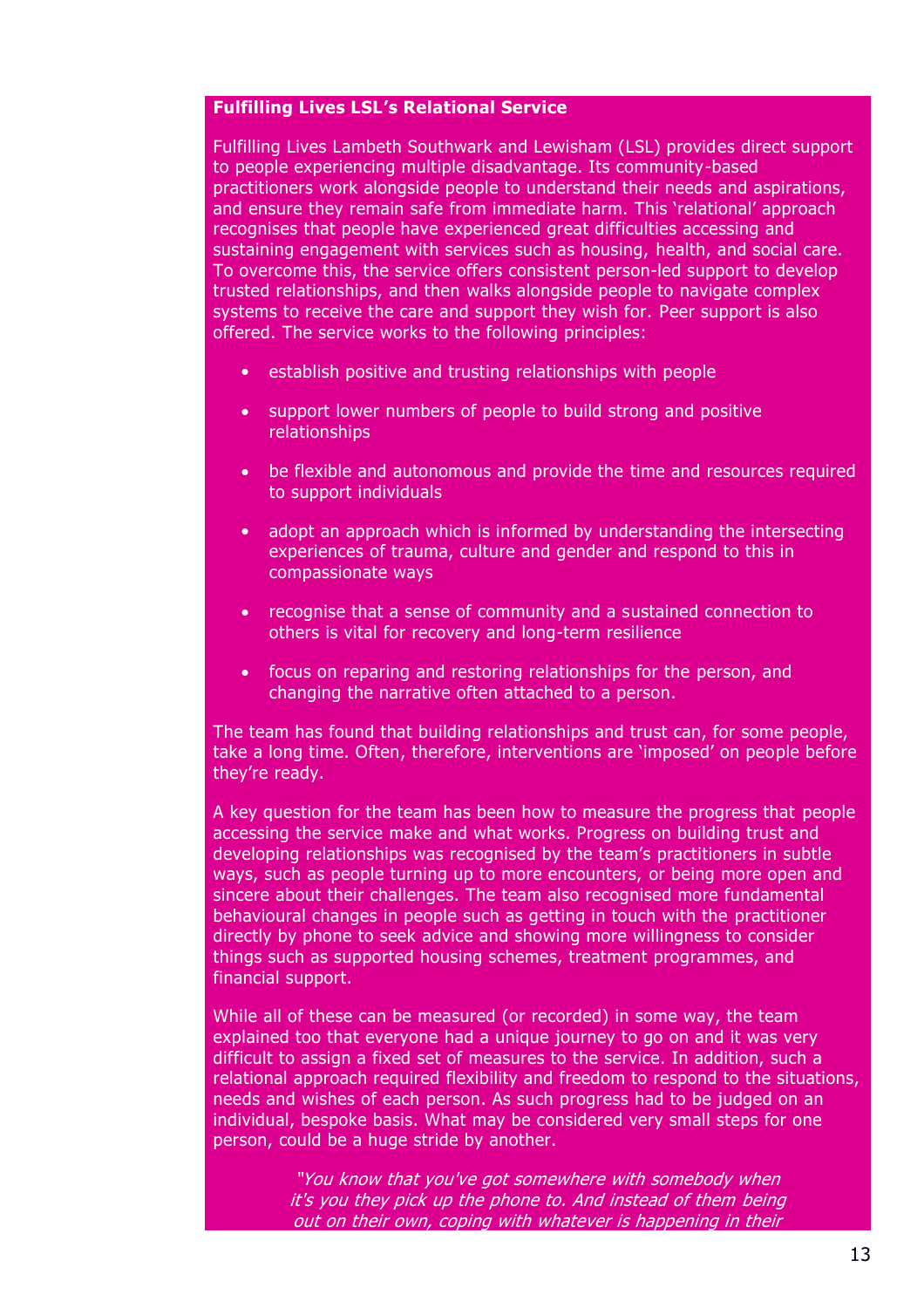# **2.5 Co-production**

The involvement of people with lived experience of multiple disadvantage in commissioning processes is still relatively uncommon<sup>3</sup>. However, there has been growing interest in co-production amongst service providers in the UK, based on a recognition that when people using services help to design them it can lead to better services and outcomes.

## **Experts by Experience**

Commissioners in an English local authority involved experts by experience in their tendering process. These were people who had used services in the city aimed at people experiencing multiple disadvantage. This helped commissioners to focus on the right issues. As well as being interviewed by local authority officers, the potential service providers also met with experts by experience. This process encouraged services to involve people with lived experience in the design of their interventions, including the ways in which outcomes were measured.Commissioners reported that such practice was now regarded in the city as key in ensuring services effectively meet the needs of those they are designed to support.

Co-production also has a role to play in creating better outcome measures that reflect the importance of relational approaches to recovery. [Evidence](https://www.scie.org.uk/publications/guides/guide51/) from the field of social care identified several distinctive advantages to coproduction:

- **o** improved service experience for people accessing support
- **o** increased community capacity by enhancing professional and service user awareness, ability and confidence to advocate for and access suitable support
- **o** enhanced identification and attainment of relational outcomes
- **o** the promotion of integration between services, and between people accessing support and practitioners.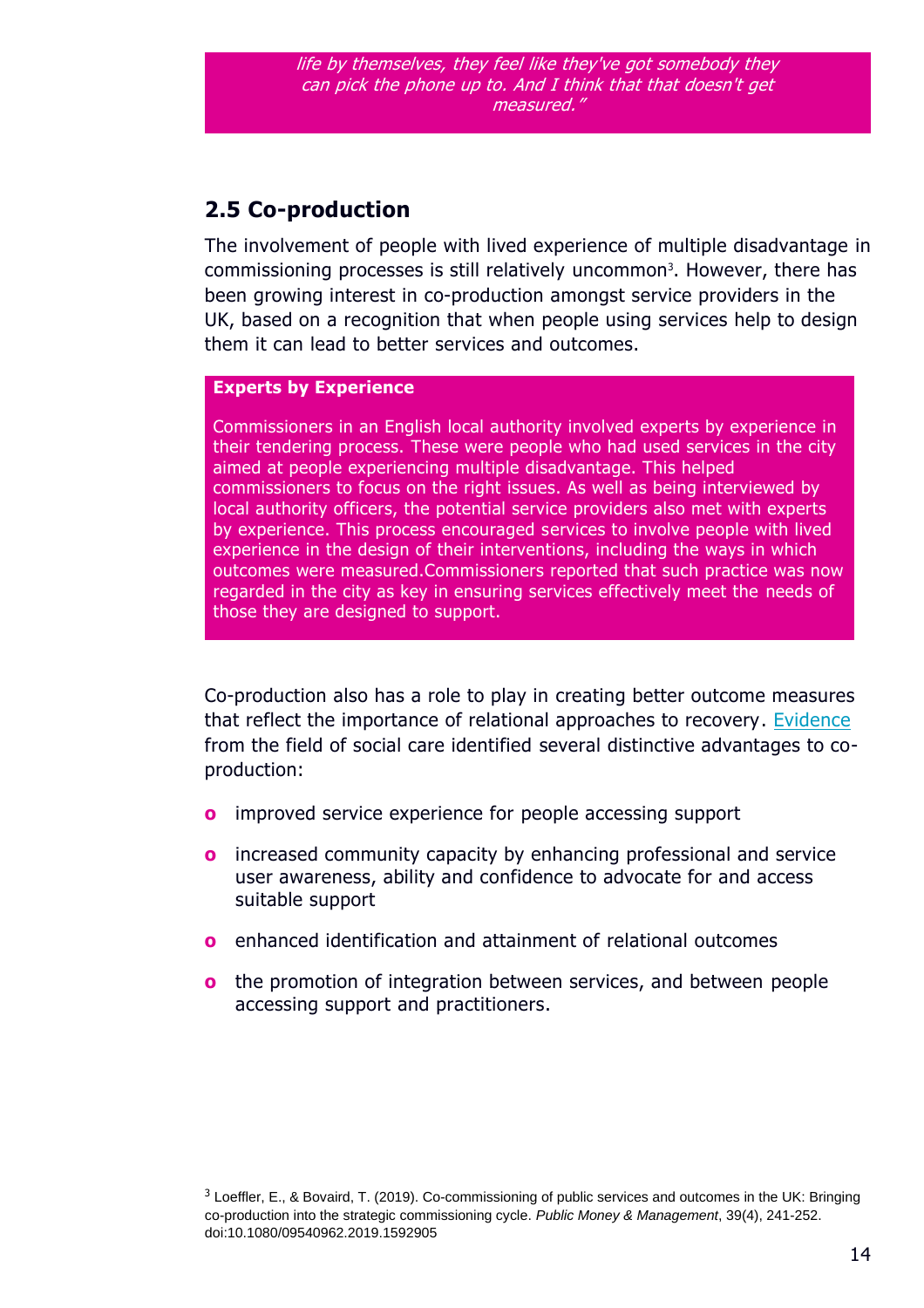#### **Involving People with Lived Experience: Opportunity Nottingham**

Opportunity Nottingham is a Fulfilling Lives project funded by the National Lottery Community Fund. Its Expert Citizen Group consists of people accessing services who have made sufficient progress to be able to become involved in informing and supporting the programme's development, ensuring that lived experience is a fundamental component of local system change.

The group is managed by Beneficiary Ambassadors and staff with relevant lived experience. They moderate, manage tensions and advocate alongside Expert Citizens, while ensuring they are supported to avoid burnout, exclusion, or disengagement. At the time of an interim evaluation in 2018, 21 people accessing services had participated in the group, with 'many more' reported to be showing interest.

The Expert Citizen Group contributed to recruitment decisions and processes, commissioning including tender requirements, giving evidence to local and national policy making forums, informing service delivery and system change direction, supporting training and contributing to publicity materials.

Co-commissioning and co-production can be done in several different ways, but it is important to avoid more tokenistic practices. Learning from Fulfilling Lives LSL suggests that it is vital to have an established system in place for people with lived experience to share their skills and expertise. This requires organisation, training, and mentoring. Without such an infrastructure, commissioners facing short-term cycles and demands can find it difficult to properly employ co-production.

Evidence based research<sup>4</sup> advocates for co-commissioning practice that involves peers at every stage of a cyclical process, including:

- **o analysis** of need, risks and assets, including potential or existing community resources
- **o planning** where criteria, outcomes and services are mutually decided
- **o doing** where services and contracts are jointly monitored and ongoing efforts to engage lived experience input are continued, and
- **o reviewing** of the previous commissioning to inform future cycles.

This is especially pertinent for services for people experiencing multiple disadvantage, when people accessing support can lack confidence in their abilities, lack trust in processes and services and are people whose previous experiences are that their agency has often been denied and their voices unheard.

<sup>4</sup> Loeffler, E., & Bovaird, T. (2019). Co-commissioning of public services and outcomes in the UK: Bringing co-production into the strategic commissioning cycle. *Public Money & Management*, 39(4), 241-252. doi:10.1080/09540962.2019.1592905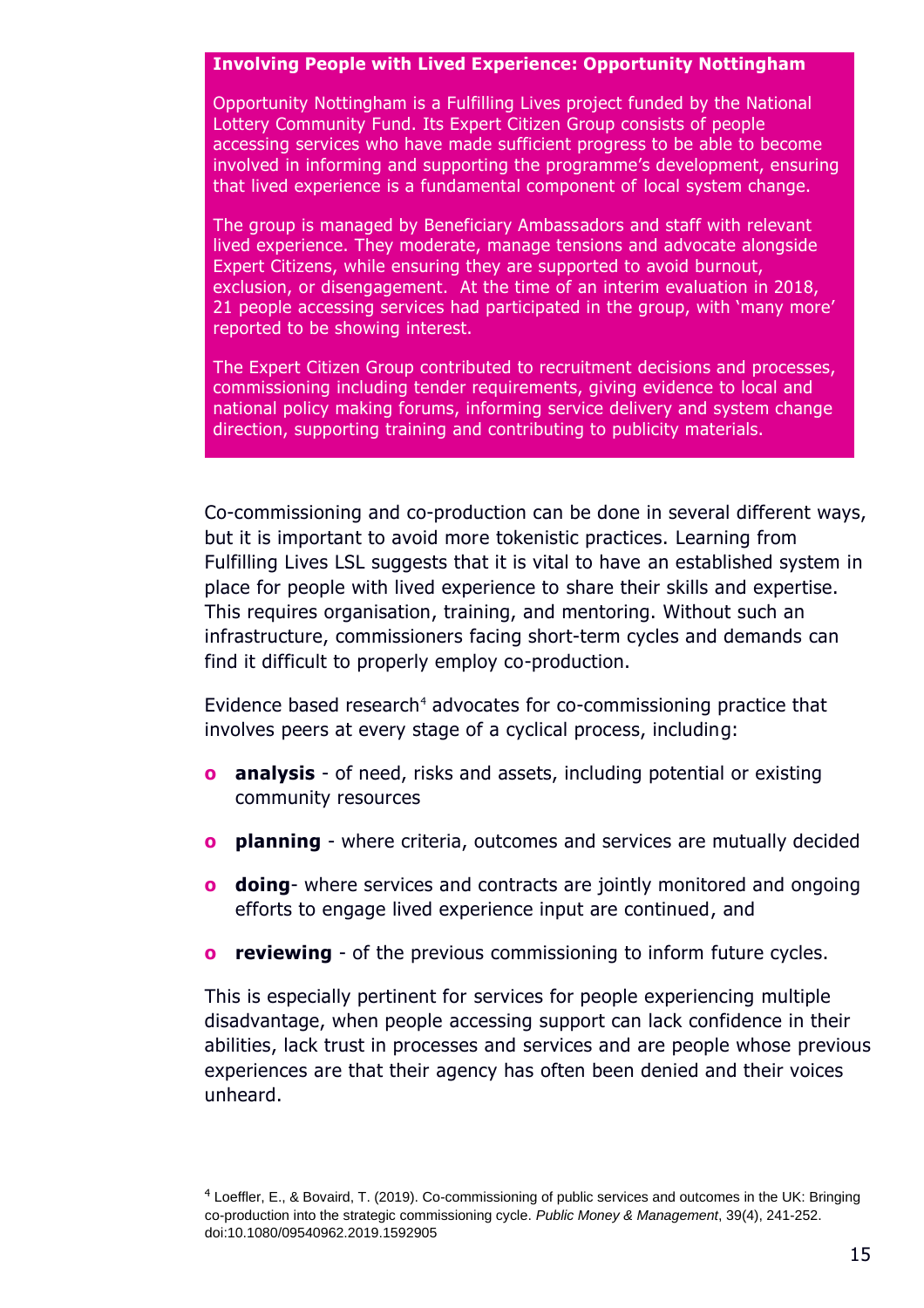The example below illustrates the impact of involving people experiencing multiple disadvantage in decision making.

> "And I now realise that not only … that I should be involved in the decision making, but that I actually can now. I can be involved in those decisions. Rather than being passive about it all and just accepting what was given to me and what was offered. I have kind of had a much better idea of how to be proactive in terms of looking after my support and my care...it's a huge impact, on things like confidence, self-esteem." (Person accessing services)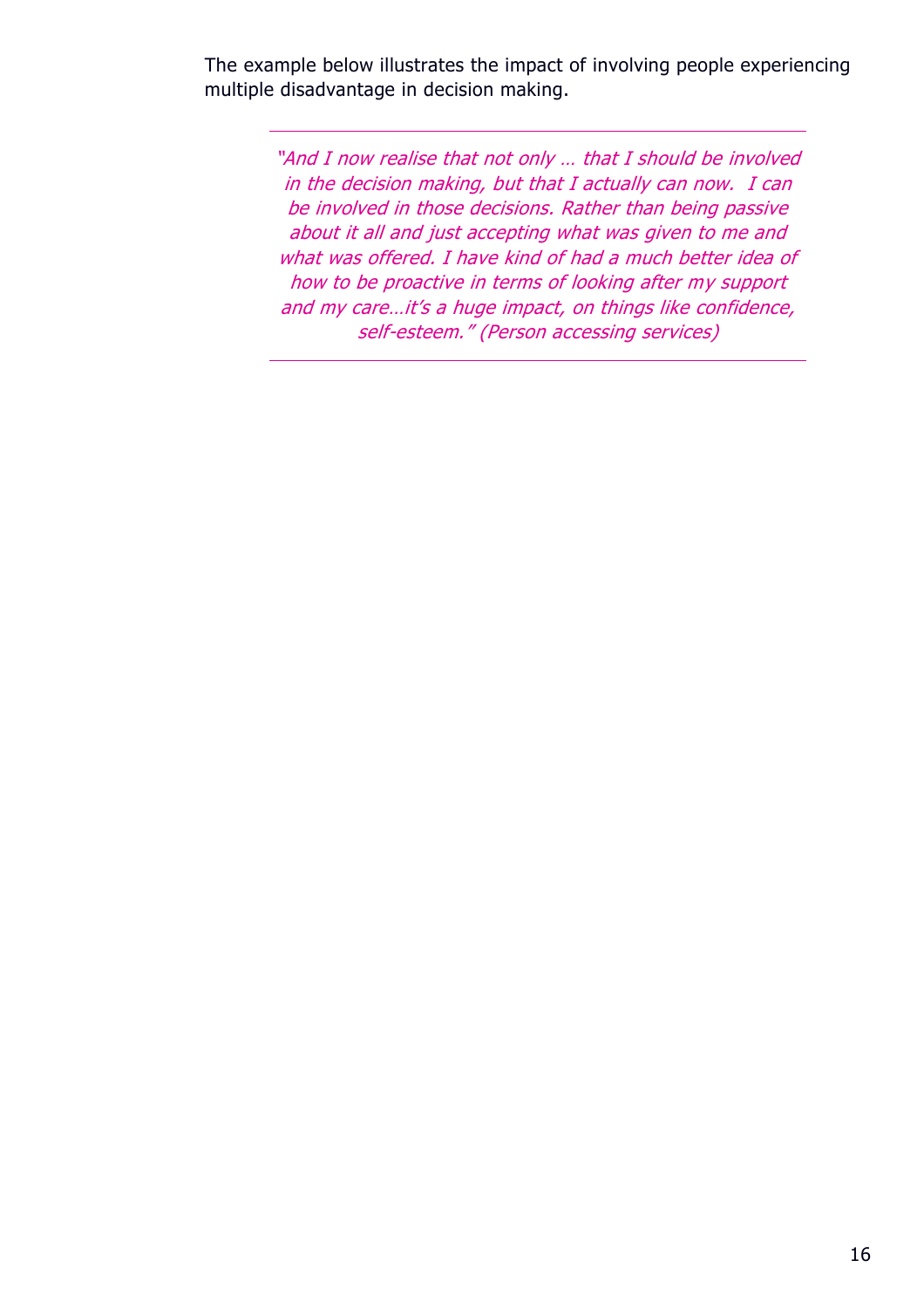

# **3.1 Introduction**

The previous sections of this report have outlined why soft and relational outcomes are important considerations for services supporting people experiencing multiple disadvantage. Our evidence confirms that where the system is designed with input from users of services in a way that enables choice and agency, person-centred and person-led targets can be set and used for ongoing refinements of service models.

> "I think a lot of monitoring and evaluation is attached on to the end, of just like, 'oh (sh\*t) we have got to do this now'. … But I think we insist on using it as a guide and a steering model. And we are in constant conversation, hour by hour, with our [service users]. So, they tell us how things feel and what's right and what's wrong. And we use it to make minor and sometimes major adjustments to our model." (Practitioner)

We have also found that where services acknowledge that the journey to recovery is non-linear, there is no room for discharging people from support at a time when their engagement may falter. Additionally, the evidence also confirms that when the aim of the intervention is to enable relationship building, the requirement for funding periods that are appropriate should be considered carefully.

Here, we outline a series of actions to help commissioners integrate relational outcomes into the commissioning process. These reflect the issues explored in this guide and are organised around a set of principles that frame relational approaches.

 $\frac{1}{2}$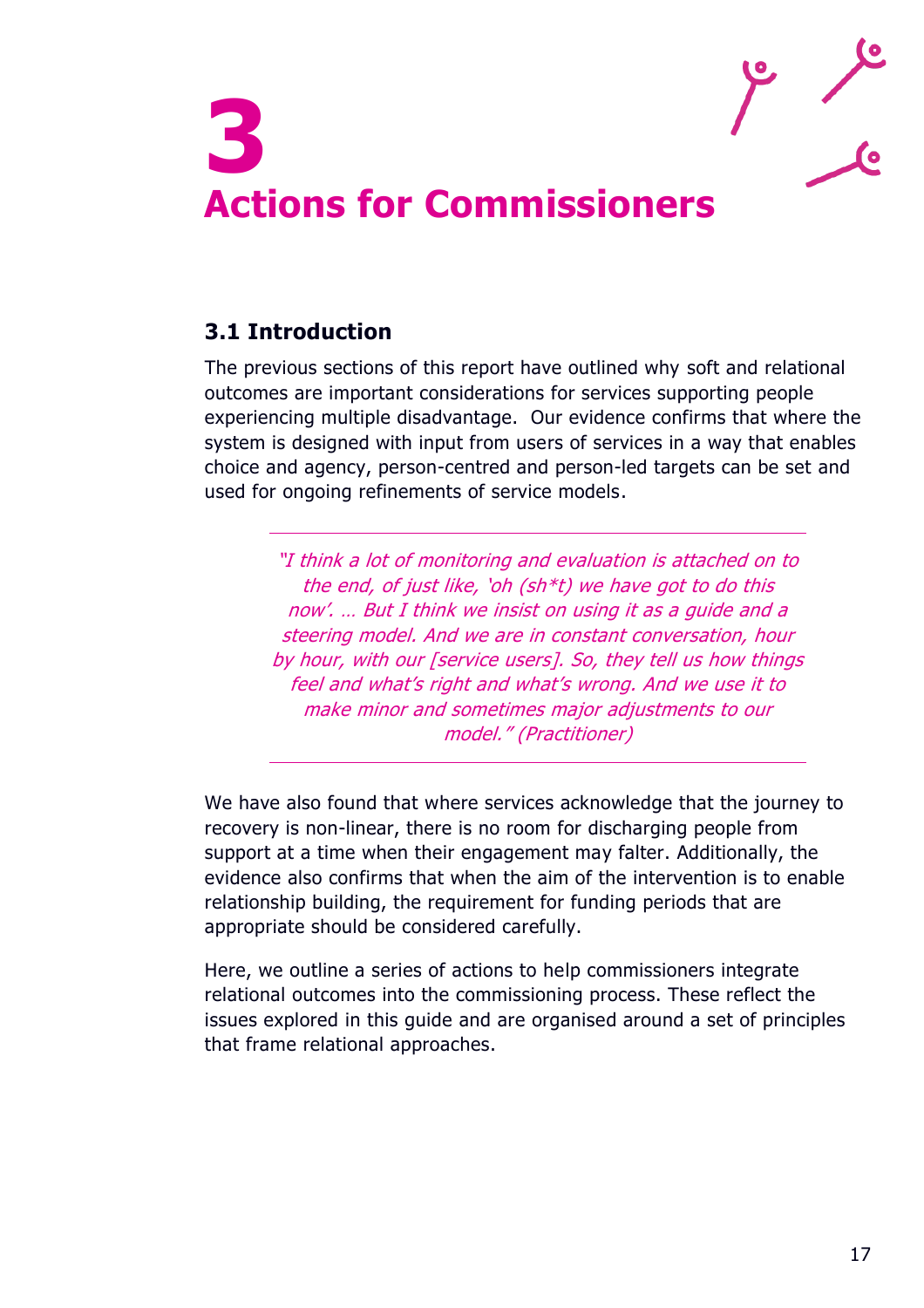# **3.2 Key Actions**

**Principle 1: To promote practice that aims to work in person-centred and person-led ways, use relational outcomes to better understand service impact**

- **o** Relational outcomes are often a prerequisite of hard, longer term outcomes. Measure them and understand their value.
- **o** Measure relational outcomes using existing measurement tools where these are appropriate, but be prepared to adapt them where necessary or to develop new tools.
- **o** Make use of qualitative methods to generate a comprehensive understanding of impact. People's stories are particularly useful in understanding their journeys, their encounters with various services, and the progress that they have made.

## **Principle 2: Build relational outcomes into commissioning frameworks for services for people experiencing multiple disadvantage**

- **o** Recognise the importance of relationships as the foundations of change for people experiencing multiple disadvantage, and challenge services to prioritise building relationships. Include measures that capture the quality of relationships (for instance with peers, family and services) in commissioning frameworks and service evaluation.
- **o** Recognise that it can take time for people accessing services to develop relationships of trust and lay the 'foundations of change'. Commissioning frameworks should consider longer term funding for such approaches.
- **o** Commission services that have the freedom to be creative in the way they capture people's progress and the impact of the intervention. This may be by conversations, personal stories, and observation of behaviour changes.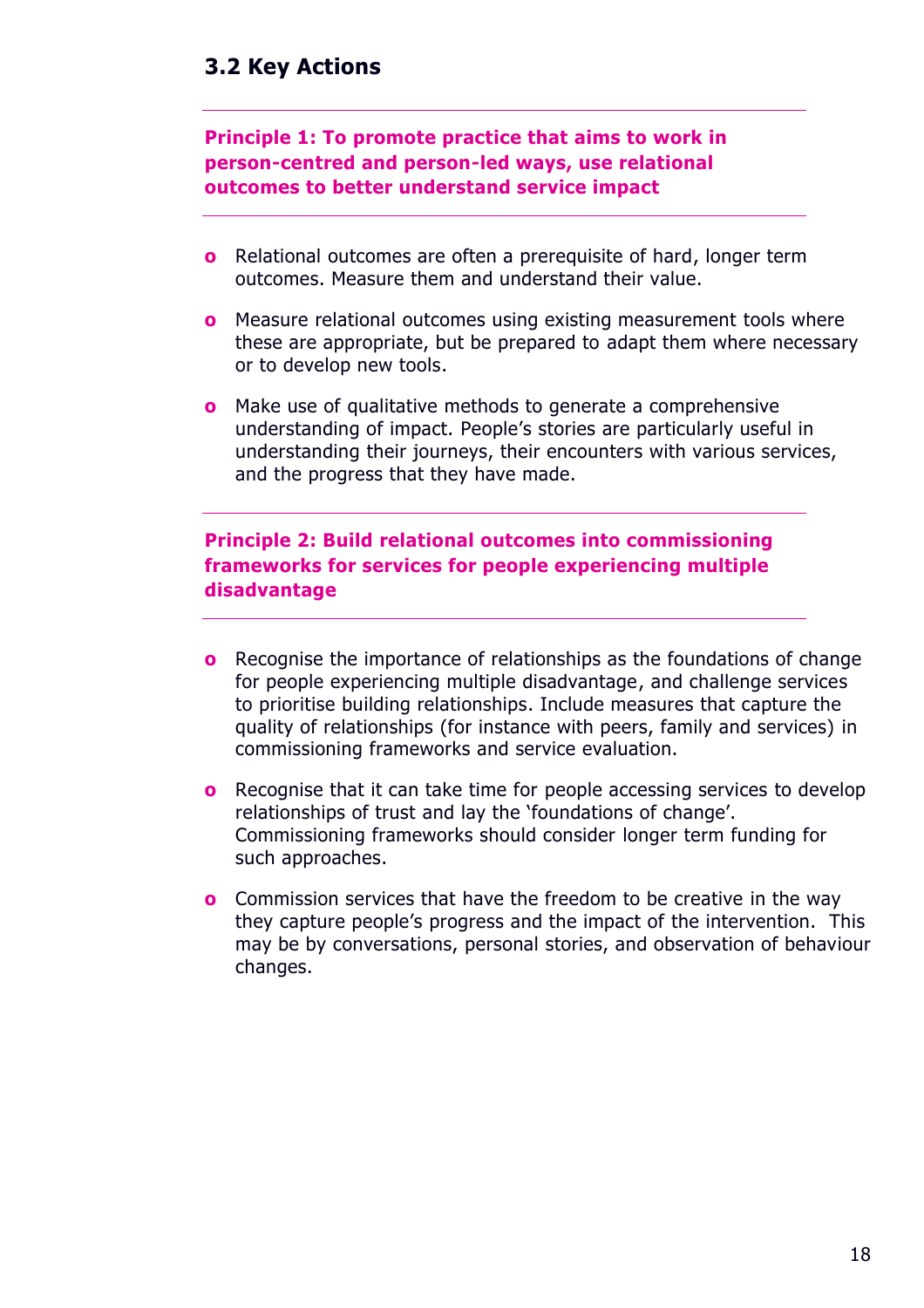## **Principle 3: Ensure that commissioning is co-produced with multiple voices and experiences, including those with lived experience of multiple disadvantage**

- **o** Ensure that there is a local network of experts by experience that provides opportunites for people with lived experience of multiple disadvantage to get involved in strategic decisions and the design of services. Appropriate organisation, training, and mentoring is necessary to achieve this.
- **o** Ensure that networks are maintained to provide a real-time and deep understanding of emerging needs in the community.
- **o** Develop a greater understanding of the needs and circumstances of people that services are aimed at, by involving them directly, to ensure that outcome measures reflect the reality of their lives and recovery journeys.
- **o** Bring experts by experience together with service providers and commissioners to ensure that multiple voices are heard, and that outcome measures and meaningful and realistic for all.
- **o** Revisit and review outcomes to ensure that they remain relevant over time. Involve people with lived experience and service providers in this process.

The next section signposts some useful tools and resources for developing person-centred and person-led outcomes.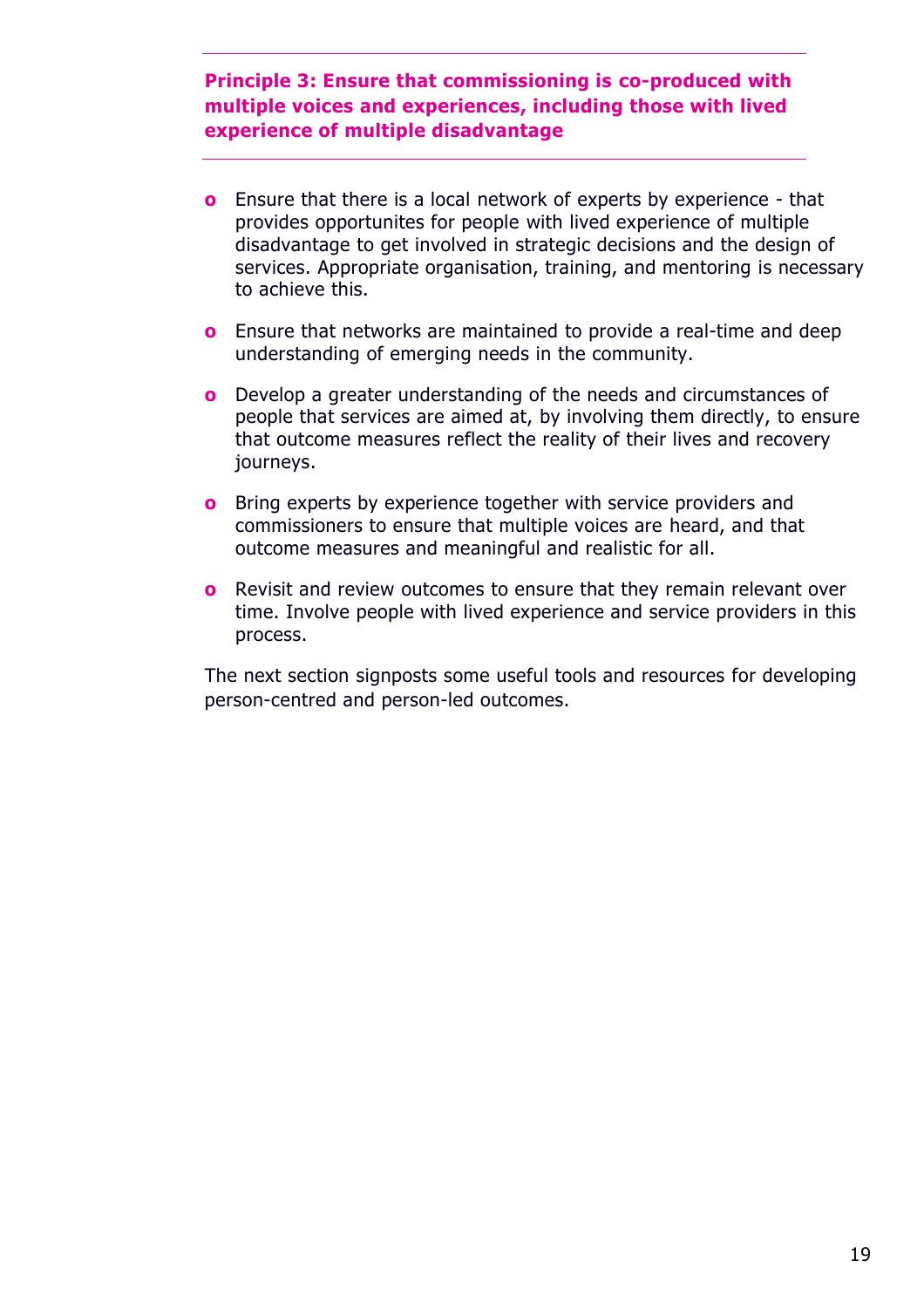



## **The Health Foundation (2014): Helping measure personcentred care**

[This report](https://www.health.org.uk/sites/default/files/HelpingMeasurePersonCentredCare.pdf) reviews the evidence about common approaches and tools to measure the extent to which care is person-centred. It suggests that there is no agreement about which tools should be preferred. It also shares approaches to measurement which combine a range of tools, tailored to the aims of specific interventions. See also, the [Heath Foundation's](https://www.health.org.uk/sites/default/files/PersonCentredCareMadeSimple.pdf) 2016 report - Person-centred care made simple: What everyone should know about person-centred care.

## **Social Care Institute for Excellence, SCIE (2020): Evaluating Personalised Care**

[The guide](https://www.scie.org.uk/person-centred-care/evaluating-personalised-care) provides advice to practitioners about measuring and evaluating the impact of personalised care programmes and person-centred ways of working. It provides useful information and advice that interventions aimed at people experiencing multiple disadvantage can readily draw on. In addition, SCIE provides a directory of activity and outcome measures which can be downloaded for free, once registered with SCIE.

## **Fulfilling Lives LSL**

[Fulfilling Lives LSL](https://fulfillingliveslsl.london/research-and-resources/) has amassed a wealth of information and learning, focusing on system change, co-production, and relational approaches to service delivery. Outputs from the Fulfilling Lives LSL Research and Learning Partnership can also be accessed here.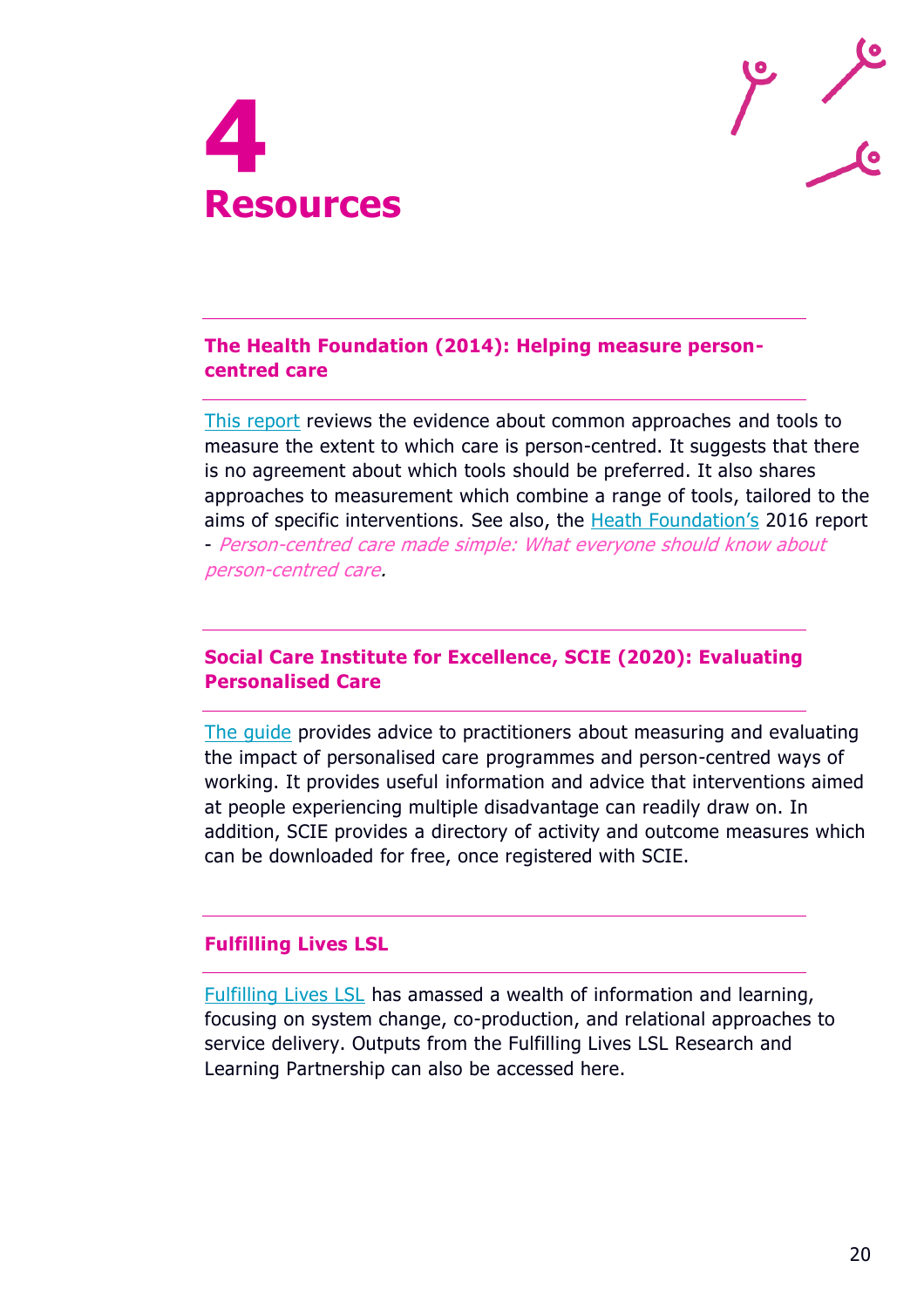## **Mayday Trust's Personal Transitions Service**

Mayday Trust['s Personal Transitions Service](https://maydaytrust.org.uk/wp-content/uploads/2020/06/Homelessness_System_Under_Deconstruction_Report.pdf) aims to radically change the way in which organisations support people experiencing homelessness, based on two key premises: 1. that current systems were not working for people who became homelessness; and 2. that outcomes for people were poor. It takes 'asset-based and personalised' approaches to intervention. The model also prioritises measurement of outcomes, using a bespoke method – the developmental assets measurement tool - to provide robust evidence to commissioners, other funders, and other organisations.

## **Responding Effectively to Violence and Abuse (REVA Project)**

[The REVA project](file:///C:/Users/MargeryInfield/AppData/Local/Microsoft/Windows/INetCache/Content.Outlook/Z17NQ4PM/REVA-Brief-5-Guidance-for-service-providers-and-commissioners-FINAL-071015.pdf%20(dmss.co.uk)) has developed an outcomes framework to reflect the work of services responding to violence against women and girls. It aims to promote suitable measures for use in voluntary and statutory services.

## **The Warwick-Edinburgh Mental Wellbeing Scales (WEMWBS)**

[The WEMWBS](https://warwick.ac.uk/fac/sci/med/research/platform/wemwbs/) is probably the most well-known validated scale for measuring mental wellbeing and has been widely used in the evaluation of projects, programmes and policies that aim to improve mental wellbeing. Its emphasis is on positivity and progress and aims to be user friendly for both people using services and practitioners.

## **NPC's Mental Health Outcomes Map**

A series of [outcomes maps](https://www.thinknpc.org/resource-hub/outcomes-map-mental-health/) was produced in 2013 by NPC in partnership with others. The mental health edition outlines outcomes and indicators regularly measured by organisations working in the field and provides a useful source for ideas and inspiration.